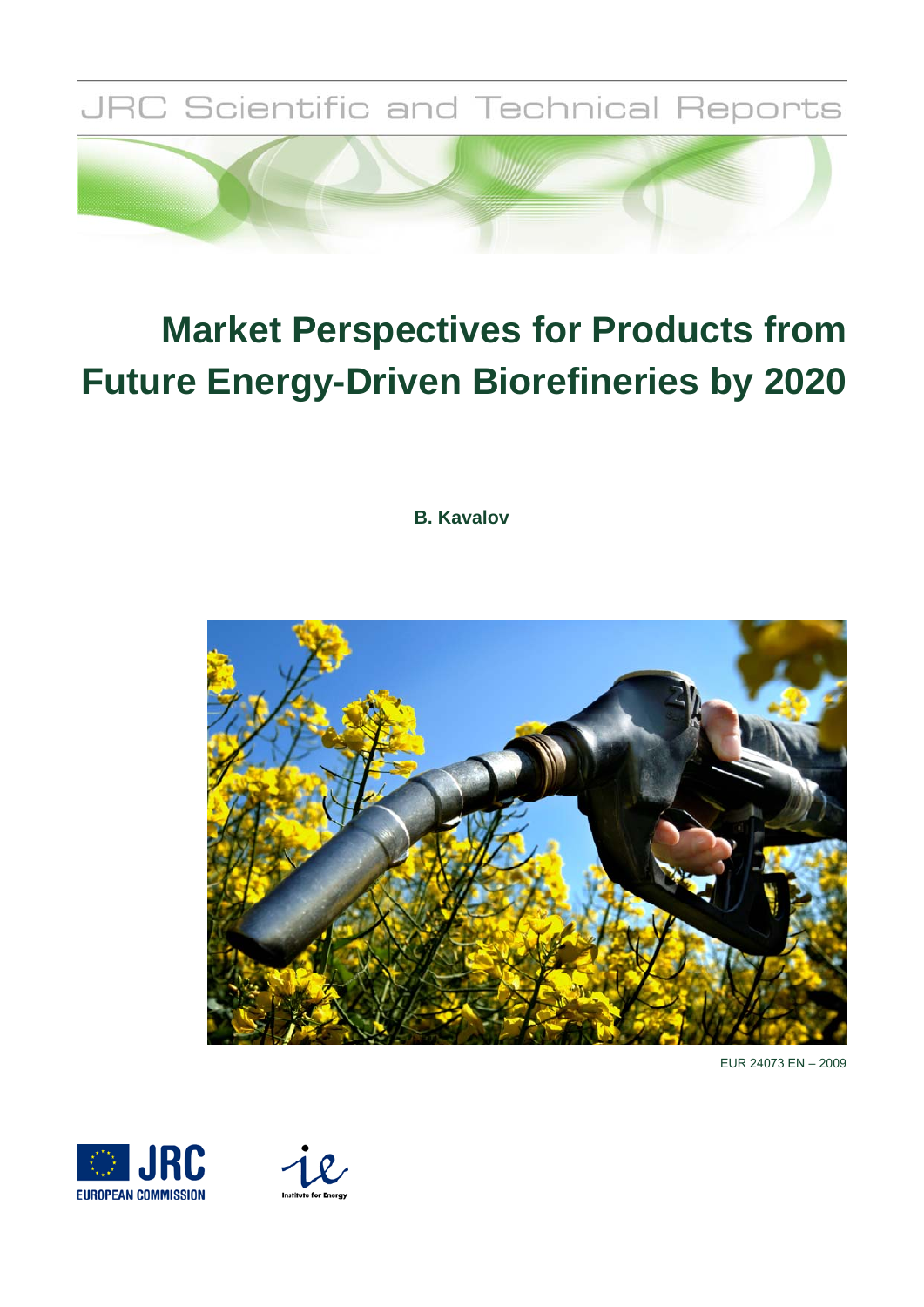The mission of the JRC-IE is to provide support to Community policies related to both nuclear and non-nuclear energy in order to ensure sustainable, secure and efficient energy production, distribution and use.

European Commission Joint Research Centre Institute for Energy

**Contact information**  Boyan Kavalov E-mail: Boyan.KAVALOV@ec.europa.eu Tel.: +31 224 56 54 78

http://ie.jrc.ec.europa.eu/ http://www.jrc.ec.europa.eu/

#### **Legal Notice**

Neither the European Commission nor any person acting on behalf of the Commission is responsible for the use which might be made of this publication.

The use of trademarks in this publication does not constitute an endorsement by the European Commission.

The views expressed in this publication are the sole responsibility of the author(s) and do not necessarily reflect the views of the European Commission.

> *Europe Direct is a service to help you find answers to your questions about the European Union*

> > **Freephone number (\*):**

**00 800 6 7 8 9 10 11** 

(\*) Certain mobile telephone operators do not allow access to 00 800 numbers or these calls may be billed.

A great deal of additional information on the European Union is available on the Internet. It can be accessed through the Europa server http://europa.eu/

JRC 54990

EUR 24073 EN ISBN 978-92-79-13940-6 ISSN 1018-5593 DOI 10.2790/159

Luxembourg: Office for Official Publications of the European Communities

© European Communities, 2009

Reproduction is authorised provided the source is acknowledged. Reproduction of the graphs from Ocean Shipping Consultants is not allowed.

*Printed in the Netherlands* 

Cover picture: Audiovisual Service of the European Commission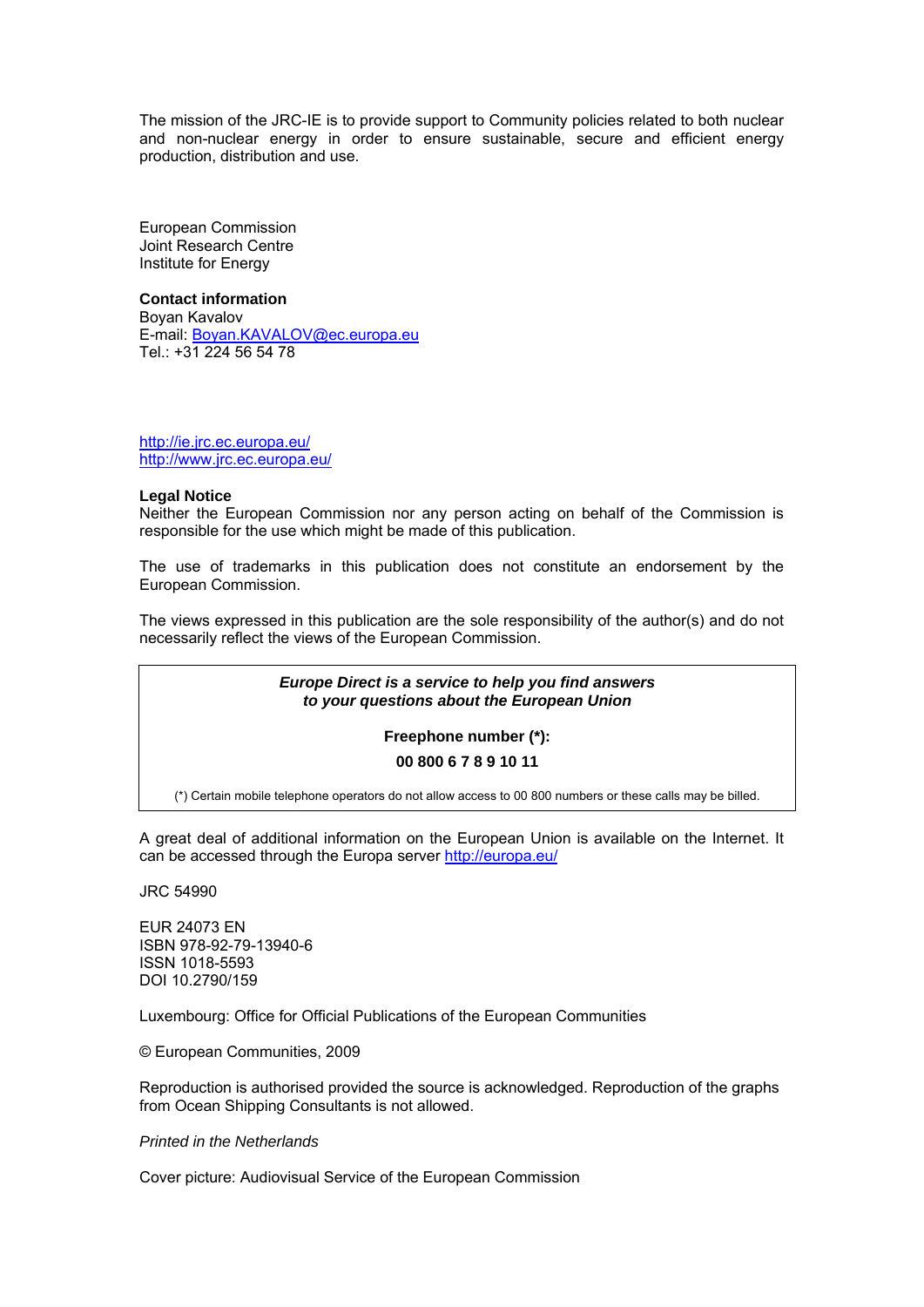## **PREFACE**

Produced within the framework of the JRC Biofuel Thematic Programme, this study aims to identify promising market opportunities and penetration strategies for products from future energy-oriented biorefineries in Europe by 2020. In view of the immature status of energy biorefinery technologies and concepts, the analysis mostly sketches qualitative perspectives, but it does not make detailed quantitative projections. Since currently considered energy biorefineries concentrate on bioethanol-side streams, the focus of the analysis is on ethanol-related technologies, pathways and products.

The author of the report is B. Kavalov from the Institute for Energy of the Joint Research Centre of the European Commission (JRC-IE). The report has been reviewed by D. Baxter and M. Steen (JRC-IE).

Bibliographical references for literature or other sources where more information can be found on a given subject are given in square brackets []. For the sake of simplicity, these references are numbered, although the data and information sources themselves are listed in alphabetical order.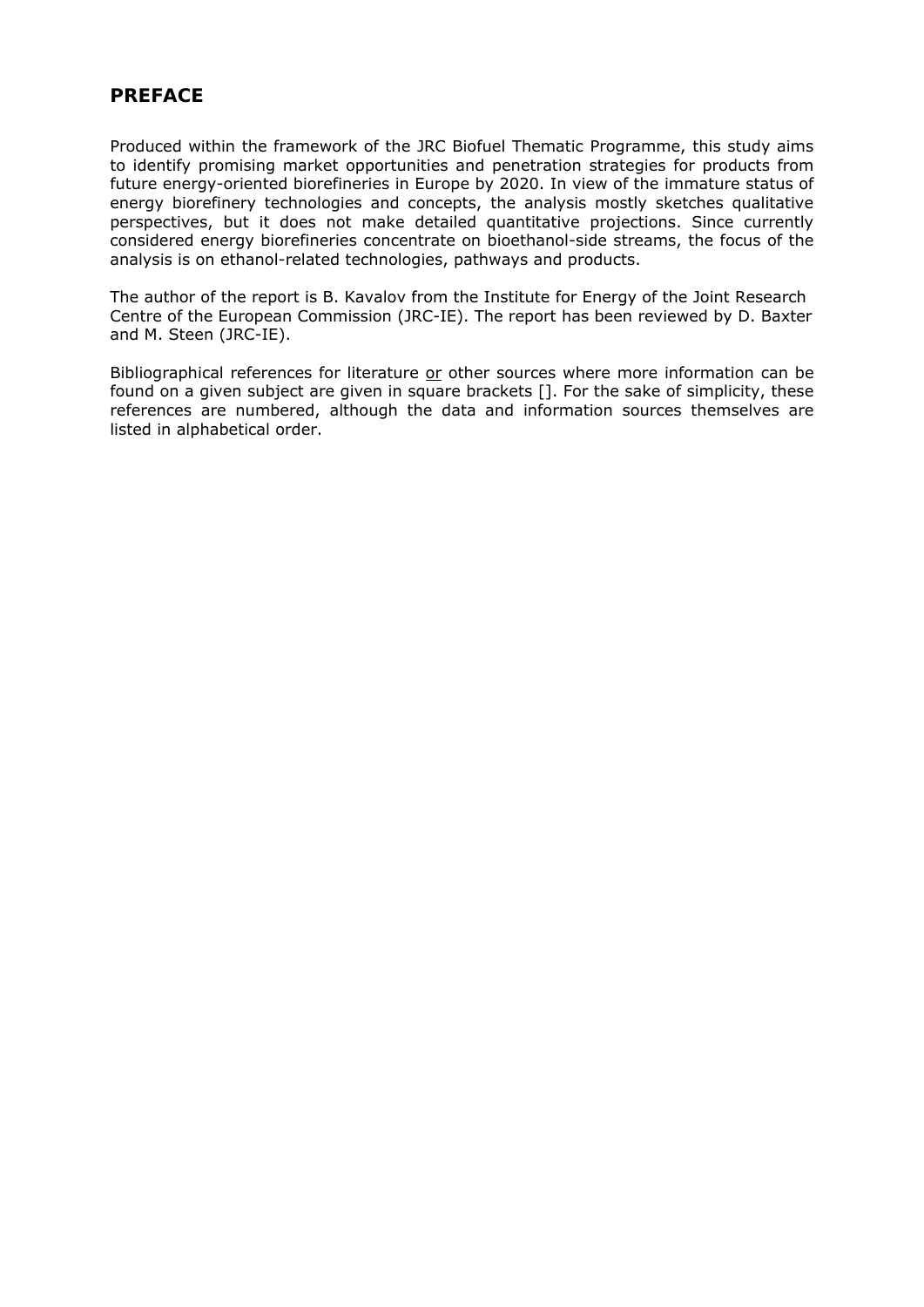# **TABLE OF CONTENTS**

| 2. MAIN MARKET TRENDS OF REFINERY PRODUCTS IN EUROPE 6      |
|-------------------------------------------------------------|
| 3. ENERGY BIOREFINERIES - MAIN POINTS FOR CONSIDERATION AND |
| 4. INDICATIVE PRODUCTS FROM BIOCHEMICAL PROCESSING 15       |
| 5. INDICATIVE PRODUCTS FROM THERMOCHEMICAL PROCESSING 22    |
| 6. INTEGRATION OPPORTUNITIES WITH OIL REFINERIES 25         |
|                                                             |
|                                                             |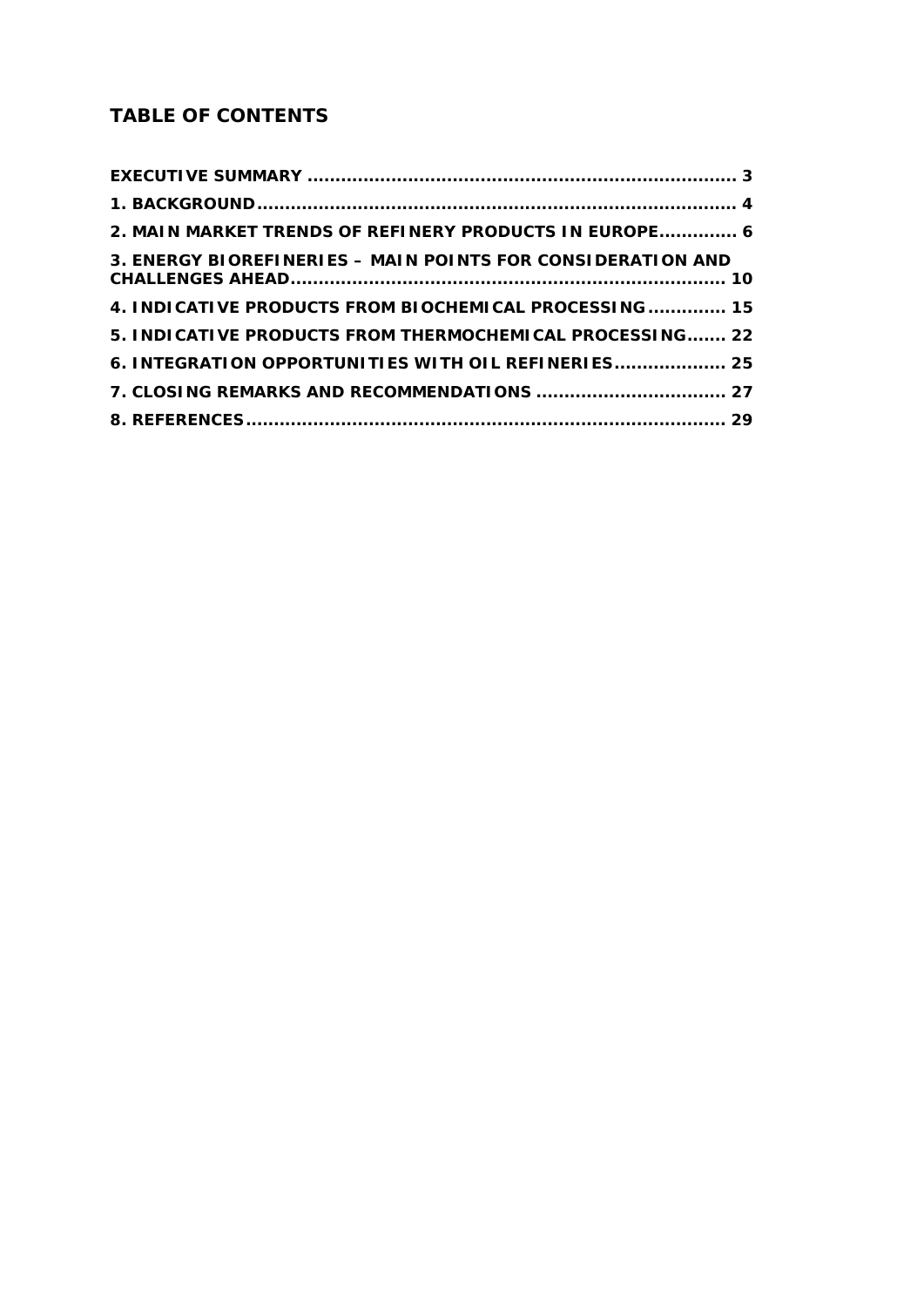## **EXECUTIVE SUMMARY**

Unlike other industrial sectors, the transport sector is almost fully dependent on oil-derived fuels. Transport is also the only sector that did not reduce its greenhouse gas emissions since 1990. The security and diversity of energy supply for transport in an environmentally-friendly way is a key challenge for the EU policymakers. Biofuels alleviate partially these problems, but current biofuel production is not as efficient as oil refining. The recently emerged bio-refinery approach that aims to optimise the energy, environmental and monetary cost of a portfolio of fuels and products (similar to oil refineries) is hoped to be able to overcome the drawbacks of current biofuels. The goal of this study is to identify promising market opportunities and penetration strategies for fuels for transport and other energy products from future energy-oriented biorefineries in the EU by 2020.

The fuel market in the EU and in the world is characterised with faster growth in diesel and middle distillates demand and lower (negative in the EU) growth in the demand for petrol and heavy fractions. Because of techno-economic constraints, oil refineries are not able to boost infinitely the diesel and middle distillates fraction at the expense of all other fractions. The sufficient supply of diesel and middle distillates with required qualities and consequently, the sustainability of fuel supply / demand balance both in the EU and worldwide is becoming a growing problem. The search for novel transport fuels should therefore focus on finding appropriate diesel and middle distillates additives or substitutes.

There are two main pathways to energy biorefineries – biochemical and thermochemical. The key fuel derivative of the biochemical route is ethanol. Ethanol can be blended with petrol, but this would not ease the EU's fuel balance, as it would increase petrol surplus, but it would not reduce gross crude oil imports. Ethanol blends with diesel would fit better the EU fuel mix, but they still face important technical and technological challenges. Other energy biochemical concepts include combined manufacturing of: acetone-butanol-ethanol, ethanol-furfural, as well as ethanol-solid biofuel (pellets). None of these concepts, however, offers great potential to lessen the pressure on EU's fuel balance by 2020.

The thermochemical pathway could possibly provide a better response to market needs because its key derivatives – biomass-to-liquid (BTL) diesel and middle distillates – exhibit similar and even superior qualities than oil-based diesel. Other thermochemical products that may have fuel or energy application (though with much smaller potential) are methanol, di-methyl-ether and hydrogen. Nonetheless, similar to biochemical pathways, thermochemical pathways are still facing a number of techno-economic challenges, some of which have been researched for decades. To reach market-scale application, energy biorefinery technologies and products therefore need additional and continuous research efforts and funding.

In view of the immaturity of energy biorefinery technologies, a more conservative evolution-based approach for their development seems more appropriate rather than a more aggressive, revolution-based approach that aims at step changes within short time. Energy biorefineries should focus on a limited number of fuels and energy products. The aim to have a combined portfolio of fuels and chemicals might provoke tension with far more mature chemical bio-refineries and excessive market cost. The utilisation of biomass residues from primary fuel/s production for generation of power and/or heat in particular, should precede expansion towards other derivatives. The outlook for integration opportunities and synergy options between energy biorefineries and conventional oil refineries by 2020 is bleak.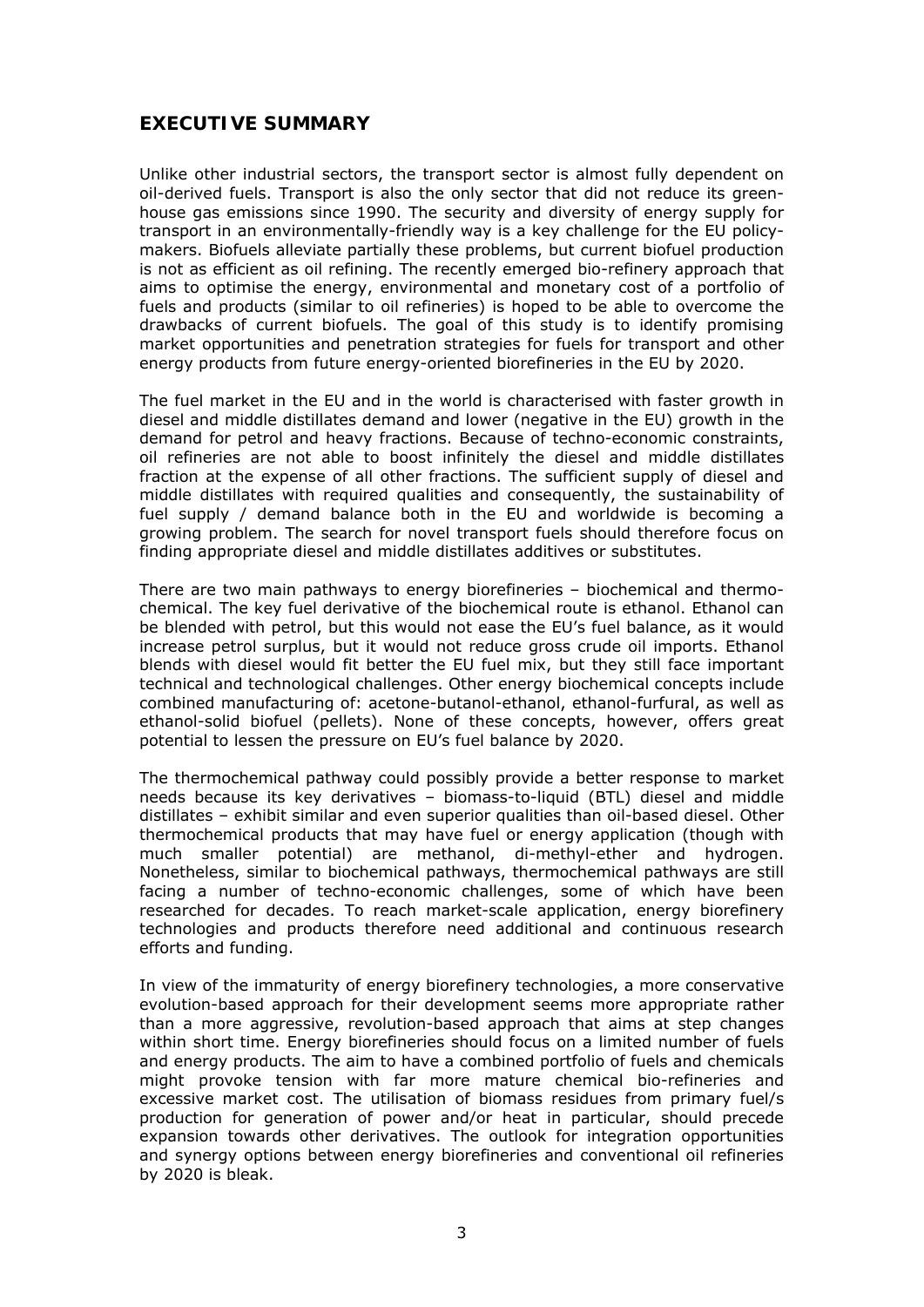## **1. BACKGROUND**

The sharp increase in energy prices in 2008 and the temporary cutbacks in supplies of natural gas from Russia over the past few years have heightened EU concerns about the security, diversity, reliability and affordability of energy supply. The EU is particularly vulnerable to such developments, as it holds less than 1% and 2% of world oil and gas reserves respectively [2], while its share in world gross energy consumption is 17% for oil and 18% for gas [14]. In addition, the EU's indigenous production of oil and gas is stagnating and set to decline, while consumption is on the rise and will most likely keep growing in the next 10- 20 years. The widening gap between production and consumption is covered by increasing imports from a small number of countries. To make matters worse, the geopolitical breakdown of world gas reserves is coming more and more to resemble that of oil reserves. Most new discoveries of economically exploitable natural gas over the past two decades have been in the Middle East – *Figure 1*.



**Figure 1:** Breakdown of world oil and gas reserves in 1988, 1998 and 2008<sup>1</sup> (%)

 $\overline{a}$ 

Another challenge that Europe is facing today is Climate Change, caused by greenhouse gas (GHG) emissions, primarily those of carbon dioxide  $(CO<sub>2</sub>)$ . Under the Kyoto Protocol, the EU has committed to reduce its 1990 GHG emissions by 8% within 2008-2012. With current trends and applying all Kyoto Protocol tools, EU-15<sup>2</sup> is likely to meet its commitment [16]. In order to prevent the adverse impacts of Climate Change, the EU has set up a more ambitious goal for 20-30% cut of GHG emissions by 2020. The use of fuels with lower  $CO<sub>2</sub>$  footprint, such as renewables, is a way to further reduce net GHG releases to the atmosphere.

Amongst various sectors, the transport sector presents a particular challenge as it almost fully depends on oil-derived fuels. The transport energy consumption has been on a steady rise since 1990, despite various energy-saving measures taken at European and member states level. The transport sector has also been the only sector in the EU that did not show any improvement in its GHG performance since 1990.

Altogether, these facts and trends are exerting growing pressure on the EU – a pressure that extends well beyond the field of energy, transport and the

*Source: Adapted from [2]* 

<sup>&</sup>lt;sup>1</sup> The Former Soviet Union, in particular Russia, holds the vast majority of oil and gas reserves in Europe / Eurasia.

 $2$  The commitments under Kyoto Protocol are binding only for the 15 EU member states before 01.05.2004.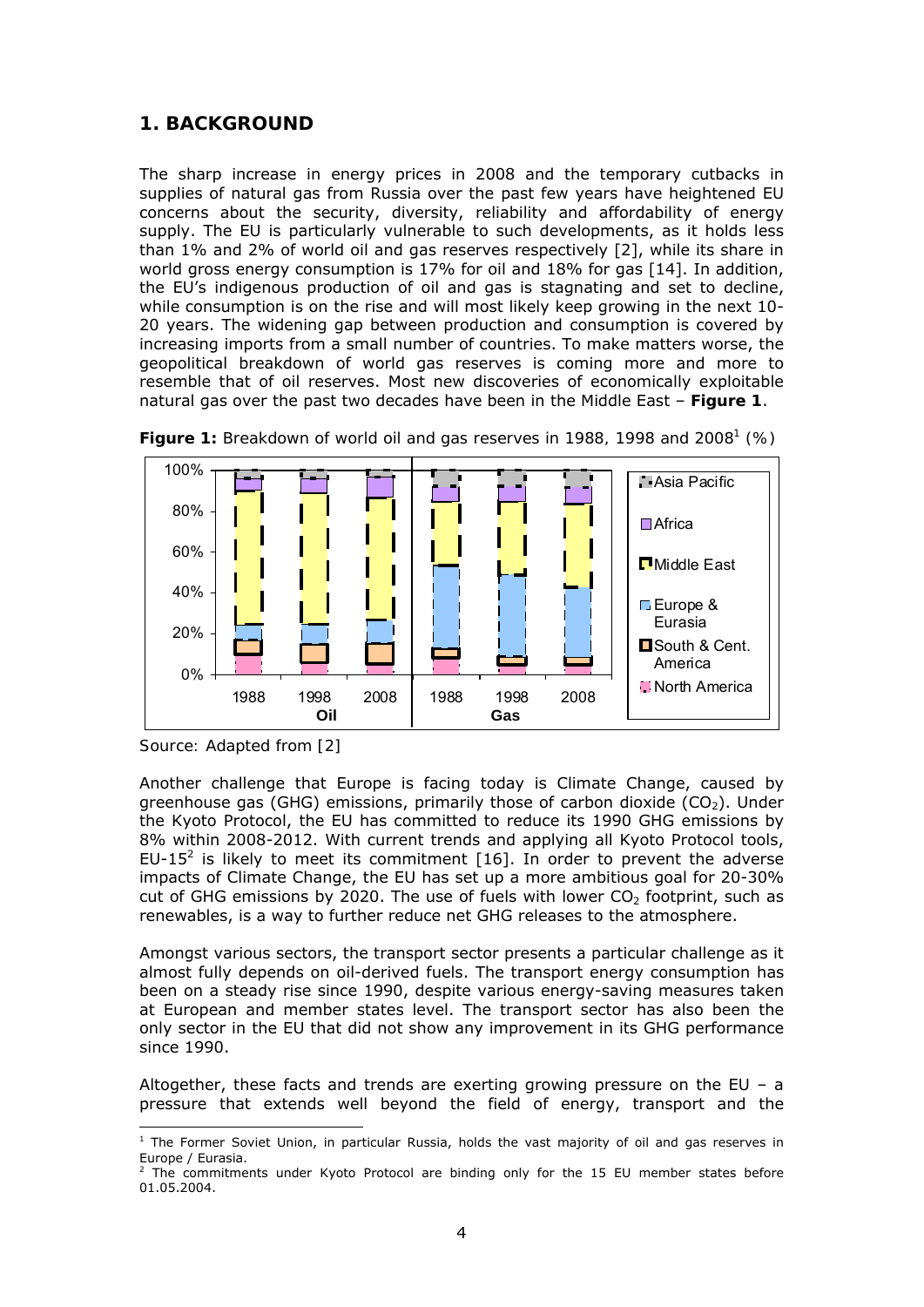environment. EU policy-makers are thus considering various alleviating measures, including the use of alternative (new and renewable) energy sources, in particular in the transport sector [20]. The production and use of biofuels for transport, as an alternative to oil-derived fuels, already takes place in almost all EU member states and the share of biofuels in EU's automotive fuel market reached 2.7% in 2007 [11]. The production of biofuels, however, is not yet as efficient as the production of conventional transport fuels in oil refineries. Biofuel manufacturers are therefore looking for options to increase the overall energy and environmental efficiency of the production process and hence, to improve the cost competitiveness of biofuels versus oil derivatives. As a result, the biorefinery approach (inspired by conventional oil refineries) that aims to optimise the overall product output has recently emerged. Although still at initial stage of development, the biorefinery concept *for the energy sector* (hereinafter called energy biorefineries) is gaining increasing interest and support worldwide.

While other research works look at various technical, technological and economic aspects of biorefineries, this study aims to identify promising market opportunities and penetration strategies for products from the upcoming energy biorefineries. The subsequent analysis is based on the following preliminary conditions and limitations:

- Sector / product scopes: The analysis focuses on biorefinery market strategies that are relevant to the energy sector. Market perspectives of bio-based products from the chemical industry (hereinafter called "chemical biorefineries") are not considered in the study. Unlike energy biorefineries that are still at the initial stage of development, biotechnologies in the chemical industry, e.g. for production of food additives, pharmaceuticals, pulp & paper, are mature and competitive to the fossil-derived alternatives. Detailed projections about market perspectives of chemical biorefinery products can be found in other national and European studies [3, 8, 44, 45, 46, 47, 48]. Some chemical products that could be obtained as side streams to the main energy product streams are, however, included in the analysis.
- Perspectives versus projections: Owing to the immature status of energy biorefineries, this study aims to sketch some *qualitative perspectives* for market realisation of energy biorefinery products, rather than to make concrete *quantitative projections*.
- Technical and technological aspects: The analysis is discharged as much as possible from technical and technological aspects of energy biorefinery products and manufacturing processes. A great deal of relevant technical data, information and analysis can be found in other studies with a clear technical focus.
- Geographical scope: Although the study aims to encompass potential trends and developments worldwide, the study has a clear European focus. The market perspectives are therefore estimated based on the European specifics and realities.
- Time horizon: The time horizon of the analysis is limited to 2020. Making longer-term estimates (beyond 2020) appears extremely challenging and could even be misleading, in view of the large number of techno-economic and regulatory uncertainties.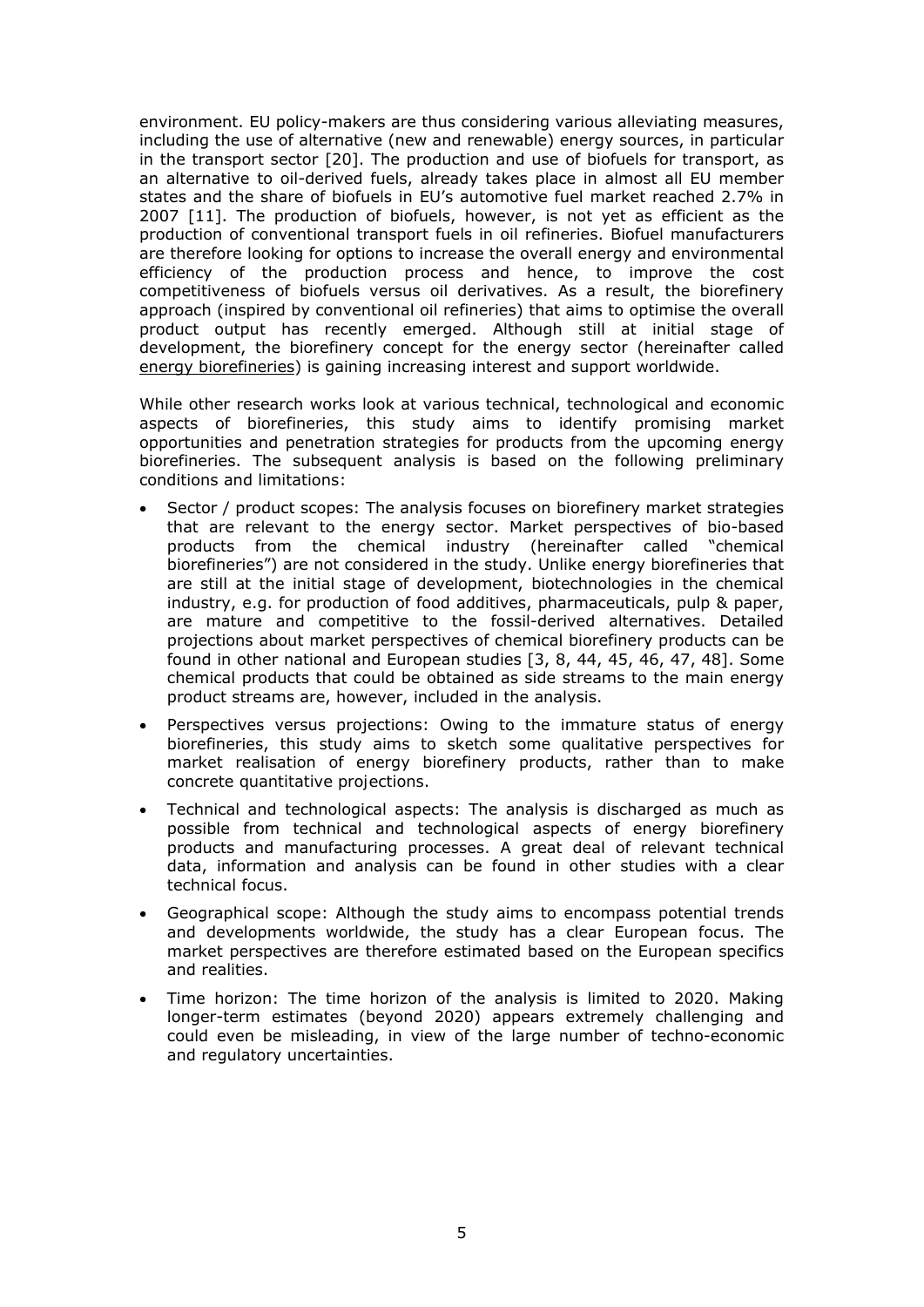## **2. MAIN MARKET TRENDS OF REFINERY PRODUCTS IN**

## **EUROPE**

In order to sketch prospective market niches for energy biorefineries, first it is necessary to identify the main trends in demand and supply of fuels from conventional oil refineries.

The key customer of refineries is the transport sector, which absorbs ≈60% of their output [4]. It is therefore of primary significance to track and analyse the developments in the transport fuel demand. The importance of the transport sector is further highlighted by the prevailing lack of competitive fuel alternatives or substitutes at a large scale. Conversely, most non-transport applications of refinery derivatives (e.g. naphtha, heating oil) do have competitive production trains or product equivalents based mostly on natural gas processing.

Road transport is by far the largest consumer of energy amongst transport modes, responsible for ≈82% of final energy demand in EU transport [14]. Road transport is also almost fully dependent upon oil derivatives, primarily petrol and diesel. The fuel consumption patterns in the automotive sector in reality define the supply profile of European refineries especially in view that road transport alone takes up more than half of the refinery output [4].

For various reasons – automotive  $CO<sub>2</sub>$  emission commitments / regulations [22] at EU level, technology progress and performance [33], etc. the number of dieselpowered motor vehicles has experienced a sustained growth since mid 1990's. This has been primarily due to the growth in passenger cars – the largest ( $\approx 80\%$ ) of all vehicles [14]) automotive segment. The share of newly registered diesel passenger cars in all newly registered passenger cars in EU-15 gradually increased from less than a quarter in mid 1990s' to more than half in 2007 [10]. This shift in the balance between petrol and diesel cars has had a strong impact on the auto-motive fuel market. By the end of 1990's, the automotive consumption of diesel in the EU surpassed that of petrol. Since then, petrol demand (which is almost completely driven by the transport sector) has been in decline, while diesel demand has been on the rise – *Figure 2*. Further pressure has been experienced by the booming air traffic, as modern planes use jet fuel that is a mixture of kerosenes – also a middle distillate oil fraction. Last, but not least, while petrol has basically just a single application as a fuel for road transport, middle distillates also have non-transport uses, e.g. light heating oil is employed as back-up fuel in gas-fired turbines in power generation facilities.

Altogether, the above factors put an enormous challenge on oil refineries in the EU to provide adequate supply of fuels. So far, they were trying to meet the growing diesel and middle distillates demand by expanding diesel & middle distillates fraction, at the expense of the petrol fraction, and optimising the utilisation rate of refining capacities. With an utilisation rate of more than 90%, the reserves from the latter component have been almost fully exploited. As regards the former element, the EU has been gradually expanding diesel & middle distillates yield at the expense of petrol yield. As a result, Europe currently has the largest diesel & middle distillates fraction in the world – *Figure 3*.

There is, however, an upper limit to the economically reasonable expansion of the diesel & middle distillates fraction. The optimal refinery output breakdown by fractions, achieved at minimum energy, environmental and monetary cost, is technologically determined to a large extent. It may vary within relatively narrow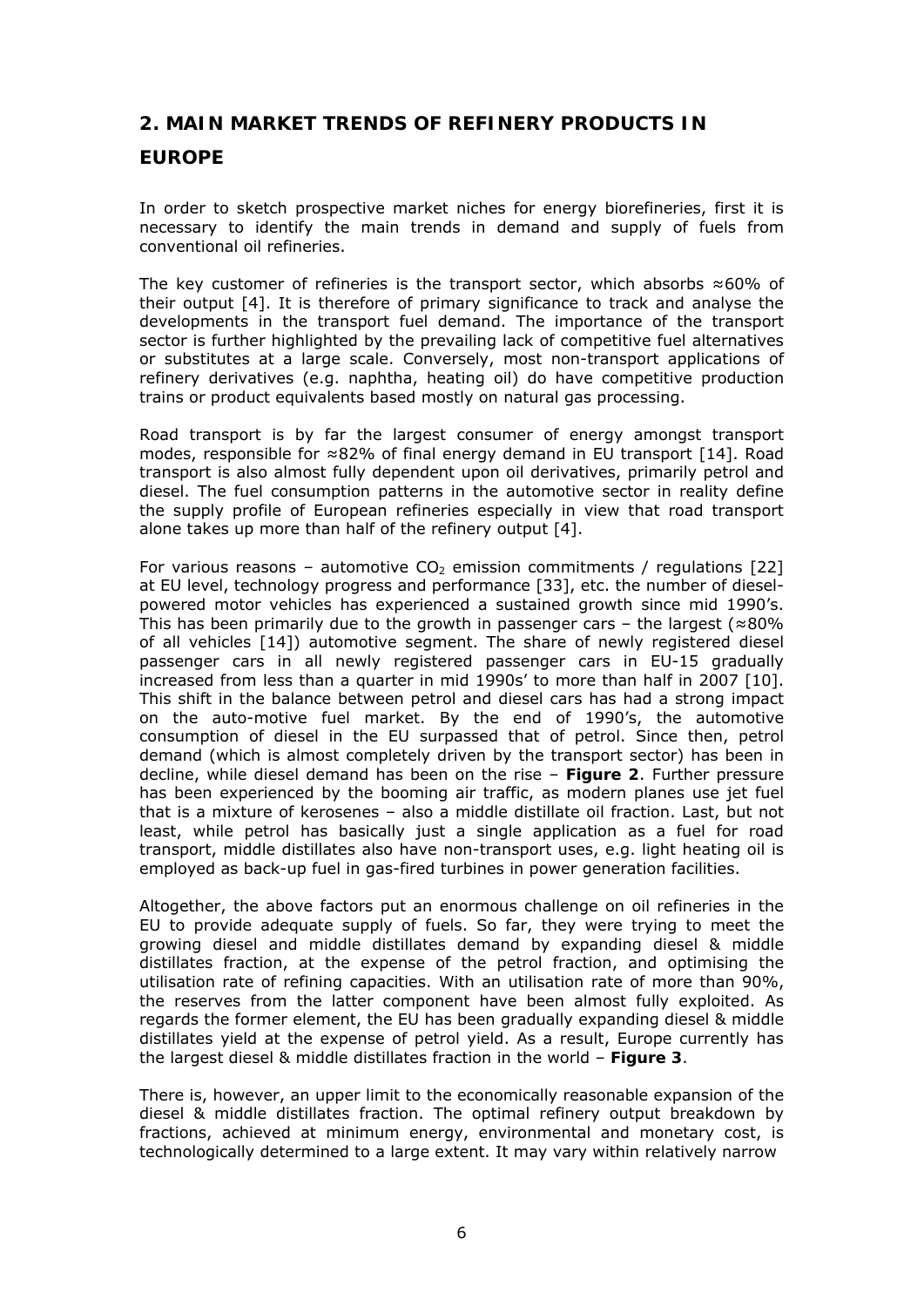*Figure 2: Total consumption of petrol and of middle distillates (jet fuel, diesel,*  light heating oil), middle distillates (jet fuel and diesel) consumption in transport *and automotive diesel consumption in EU-27 within 1992-2007, (Mt)* 



*Source: Adapted from [7]* 



*Figure 3: Refinery gross output in OECD regions in 2008, (%)* 

*Source: Adapted from [29]* 

margins, depending on the specifications of oil feedstocks. The refinery output can be optimised towards enlarging a certain fraction, but only to a given extent. Beyond this extent, any further expansion of that fraction at the expense of another fraction (petrol-to-diesel conversion in Europe) results in prohibitively high energy, emissions and monetary costs. The recent data about energy, environmental and monetary cost of producing diesel and petrol in the EU suggest that the reasonable upper limit of this petrol-to-diesel conversion has either been already reached, or (in the best case) it is about to be achieved. The growing imbalance in fuel demand has to be covered with growing diesel / middle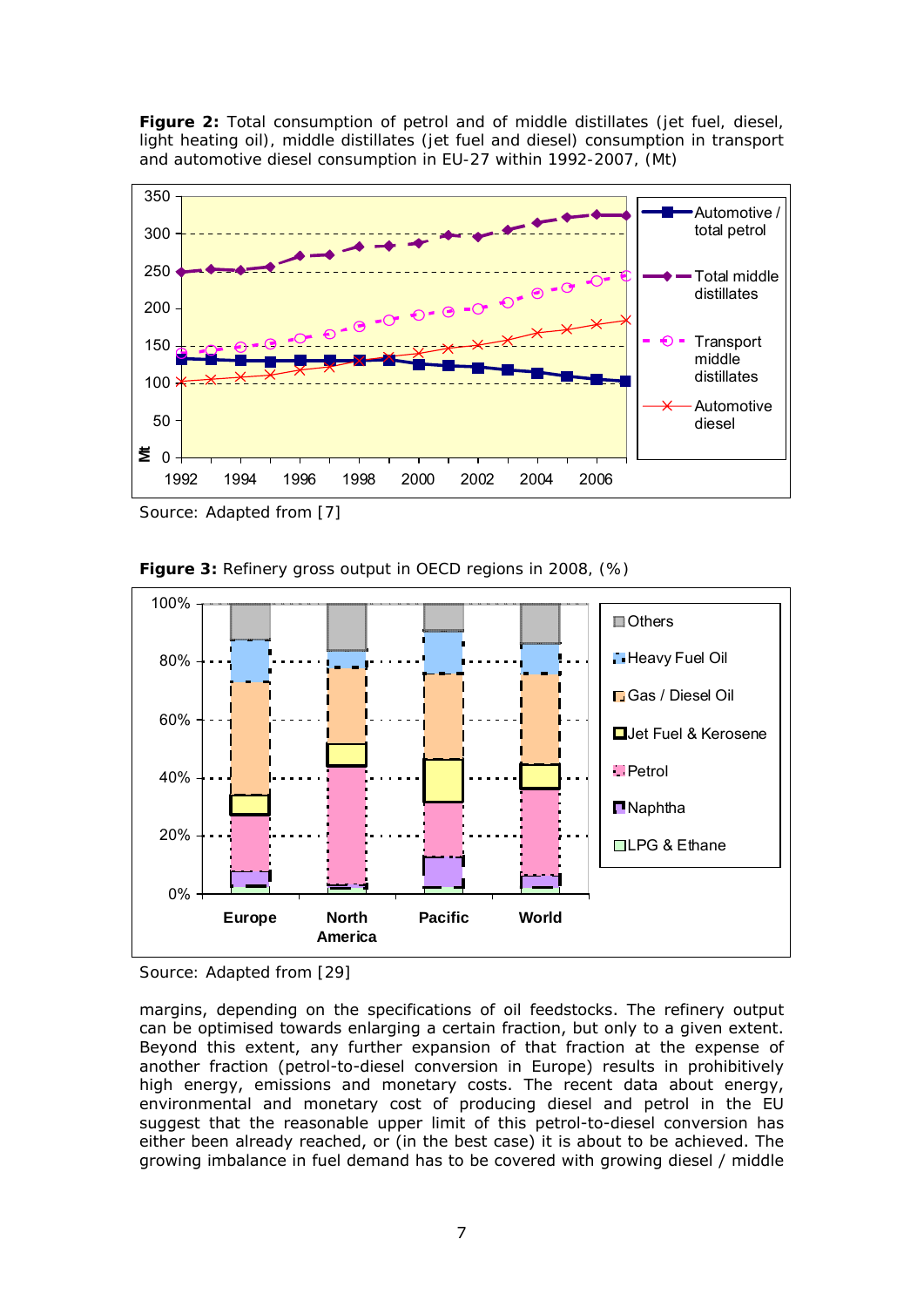imports and growing petrol exports, as there is not enough demand within the EU for the obtained, actually as a by-product, petrol – *Figure 4*.



*Figure 4: Net export of petrol and net import of diesel and jet fuel from/to EU-27 within 1992-2006, (Mt)* 

*Source: Adapted from [7]* 

The EU foreign exchange in diesel / middle distillates and petrol is not balanced across the regions. The EU exports petrol mainly to the USA, while the imports of diesel come mostly from the FSU. This fuel exchange scheme does *not* reduce the overall import dependence of the EU on crude oil, as refineries still need to buy virtually the same amount of feedstock to produce diesel and middle distillates. Nonetheless, the fuel exchange scheme can still work if in the world fuel market there is enough demand for petrol and sufficient supply of diesel that meets EU's fuel quality standards. The prospects however look slightly gloomy at least for three reasons:

- $\checkmark$  Europe seems to be not the only region in the world that embarked on diesel. Over the past few years, diesel also started to penetrate the USA automotive market for light-duty vehicles and passenger cars. The fast-growing aviation sector is also contributing to increased demand for transport middle distillates worldwide. All in all, global demand for diesel / middle distillates in transport grows faster than global transport demand for petrol. The most obvious consequence of this trend was that in 2004 world middle distillates demand for transport exceeded that of petrol – *Figure 5*.
- With fuel quality standards progressively tightening in the EU [12, 18, 19, 21] and most developed economies around the world (e.g. USA), the hunger for high-quality diesel and middle distillates is leading to a severe mismatch in supply and demand. Some traditional suppliers might not be able to meet the more stringent fuel quality standards any longer, because of outdated refinery facilities or technologies.
- $\checkmark$  The competition amongst suppliers of petrol to the USA is forecast to tighten owing to the new refining capacity expected to come on-stream by 2020 in the Middle East and India. Combined with the expected larger use of biofuels (bioethanol) as petrol blending component and the addition of some indigenous conversion capacity, by 2020 the US market may need smaller petrol imports than today [39].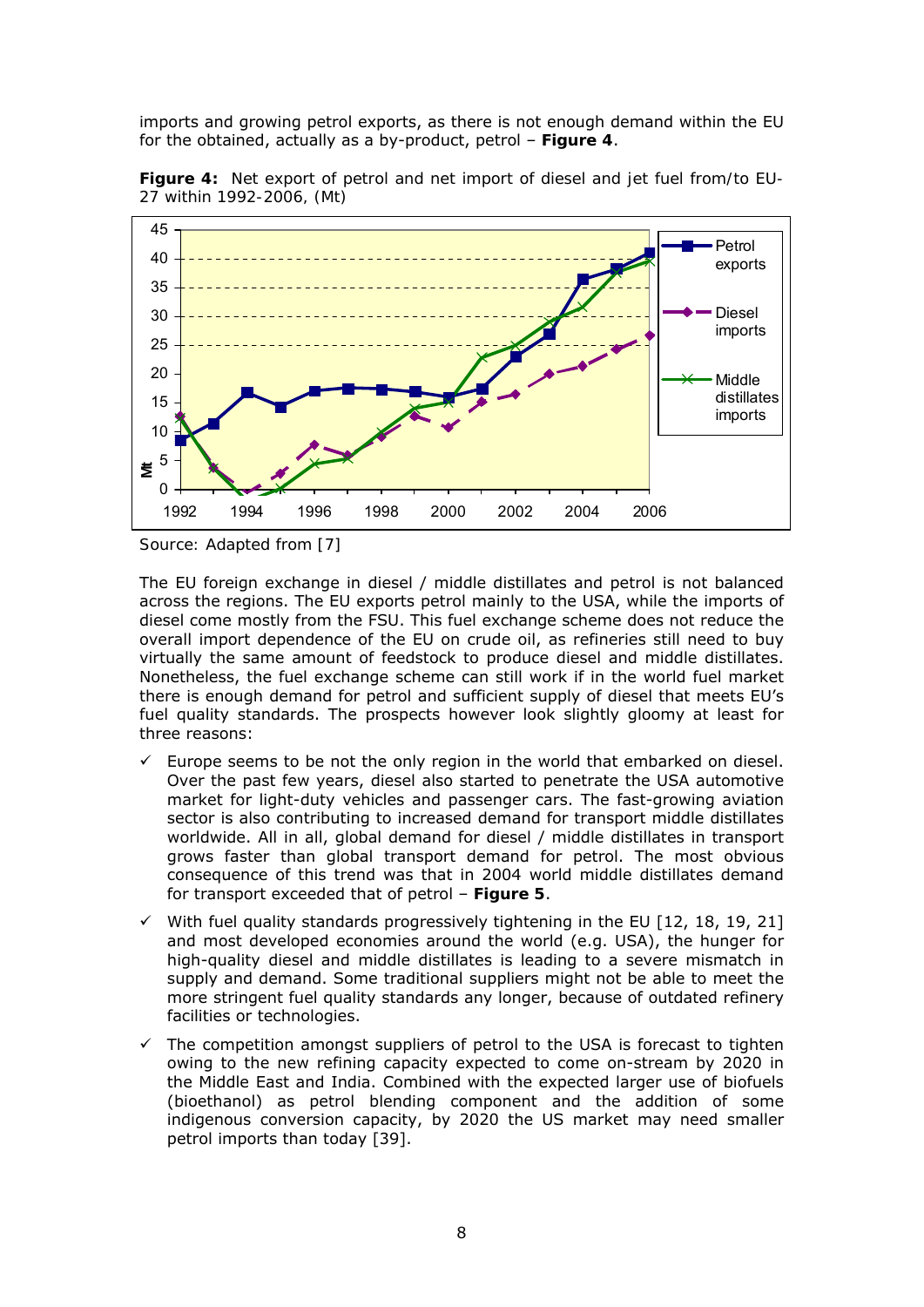*Figure 5: Total consumption of petrol and middle distillates, middle distillates consumption in transport, automotive diesel consumption in the world within 1992-2007, (Mt)* 



*Source: Adapted from [7]* 

Summing up the above facts and trends, the following market requirements emerge versus the substitutes or blending agents of oil refining derivates:

- One needs to find new / advanced fuels that complement and/or substitute diesel / middle distillate fuels in transport.
- These new / advanced fuels should meet the fuel quality regulations in the EU, or at least they should not deviate too much from the margins set up therein.
- To gain a market-relevant share in the automotive fuel market, these new / advanced fuels should be compatible with current and forthcoming vehicle powertrain systems. Fuels are typically produced to fit given engines but not the other way round.
- These new / advanced fuels should benefit as much as possible from the already available fuel logistics and distribution infrastructure. Building dedicated logistics and distribution infrastructure will always involve huge investment and time lag. The related cumulative cost will most likely make marketing of such novel fuels uncompetitive at least in the foreseeable future, but in any case – by the time horizon of the present study (2020).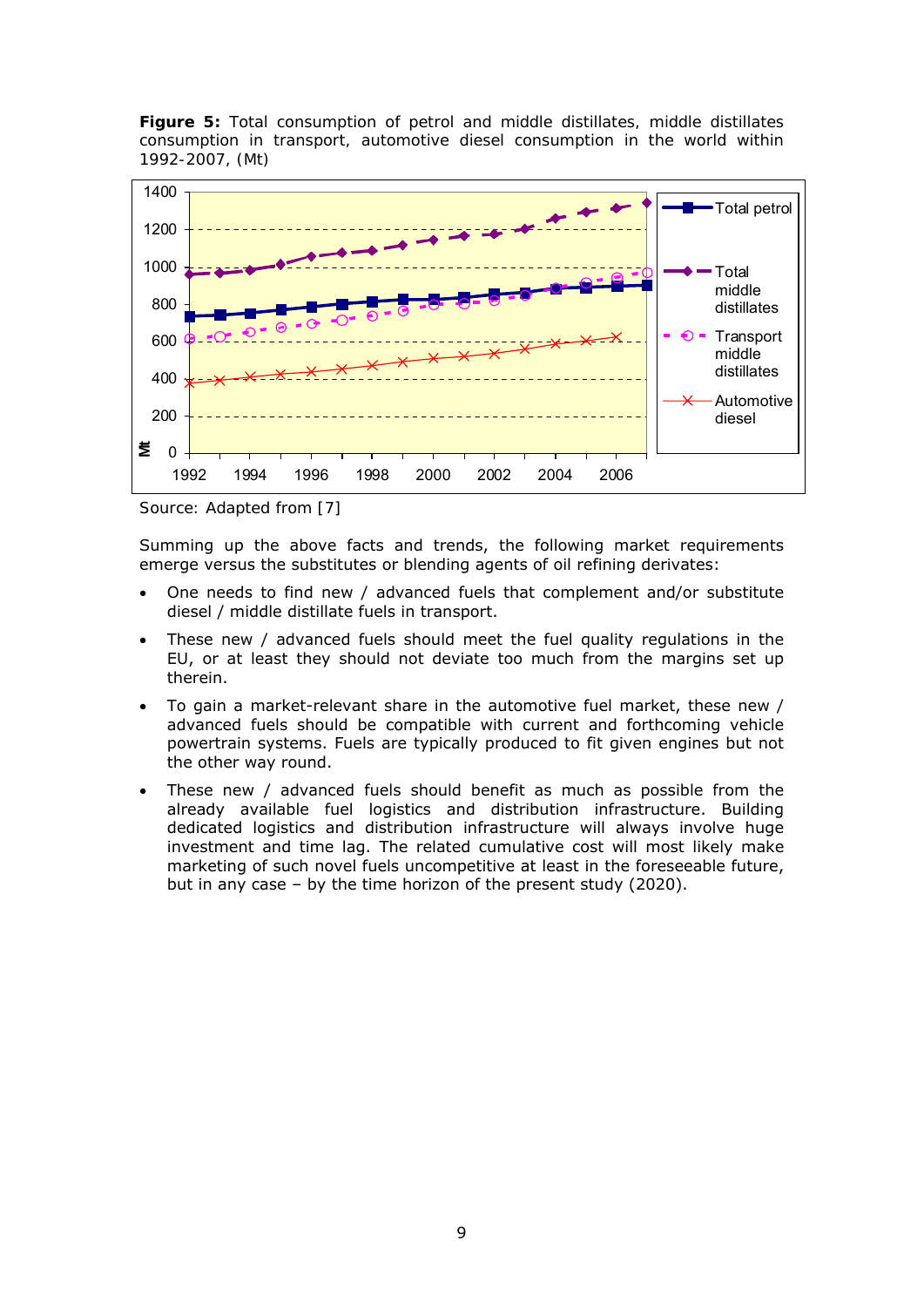## **3. ENERGY BIOREFINERIES – MAIN POINTS FOR**

## **CONSIDERATION AND CHALLENGES AHEAD**

When considering energy biorefineries and their market perspectives, one has always to keep in mind that the whole biorefinery concept for the energy sector is still quite new, especially in Europe. A few years ago, the notion "biorefinery" with respect to energy was popular only in the USA. There, it was (and still it is) used to describe primarily advanced bioethanol facilities that employ ligno-cellulose biomass as feedstock along with some kind of co-generation of power and/or heat, i.e. process heat integration. Recently, the term (energy) "biorefinery" became popular in Europe and elsewhere, e.g. in the Far East, Brazil. However, a common understanding of what exactly is a (energy) biorefinery is still missing. One of the main goals of the currently on-going Task 42 of the Bioenergy Implementing Agreement of the International Energy Agency is to set up a common definition of biorefineries. Nonetheless, the forthcoming conclusions of Task 42 will be just recommendations, without any binding power, so there will still be plenty of room for interpretations. The lack of EU's broad legislative definition of energy biorefineries makes difficult the uniform understanding of the notion "biorefinery" even within the EU.

Another problem of biorefinery understanding from a *market* point of view today is that *all* energy biorefinery concepts are still at the research and development stage, not even at a demonstration stage. Although there is already some kind of *scientific* classification of energy biorefinery concepts, this categorisation is not sufficient to define credible biorefinery alternatives from a *market* point of view. The number and gravity of basic technological and techno-economic uncertainties at all stages of biorefinery processing (from biomass pre-treatment to endproducts) is so great that at present nobody can actually claim which pathways and products will reach industrial maturity. Although over the past few years, significant research and technological breakthroughs have been achieved, there are still many challenges that are still awaiting solution. Some of those challenges have been researched for decades, but without substantial progress. The success or failure to resolve some or even all of those major and long-standing technological and techno-economic challenges in a *realistic* time perspective will play a critical role for the trends and development of energy biorefinery concepts in the future. Obviously, at present it is not possible to judge what bottlenecks will be eventually arise. Thus, it is extremely important to understand the difference between *scientific* and *market* understanding of biorefinery challenges and their solutions. Very often, some results or solutions may be well acceptable from the scientific point of view, but this does not necessarily mean that they would be acceptable also from the business point of view. In order to achieve satisfactory progress, both scientific and business views should go hand in hand, i.e. the improvement of technologies should be linked to what the market asks for and vice-versa. Anyhow, there is little business reason to project how much will be sold of a certain product if its manufacturing faces major and/or long-standing techno-economic challenges and/or there is negligible or simply no demand for that product at present or in the foreseeable future.

While energy biotechologies are immature, biotechnologies used in a number of other industries, e.g. food, pharmaceutical, pulp and paper, chemical, etc. have been developed over decades and are fully competitive with alternative production pathways that are based on fossil feedstocks. Some energy biorefinery concepts, quoted in purely scientific literature, assume a portfolio of products that includes a number of chemicals, along primary energy derivatives. Some concepts go even further by placing the emphasis on chemical products, moving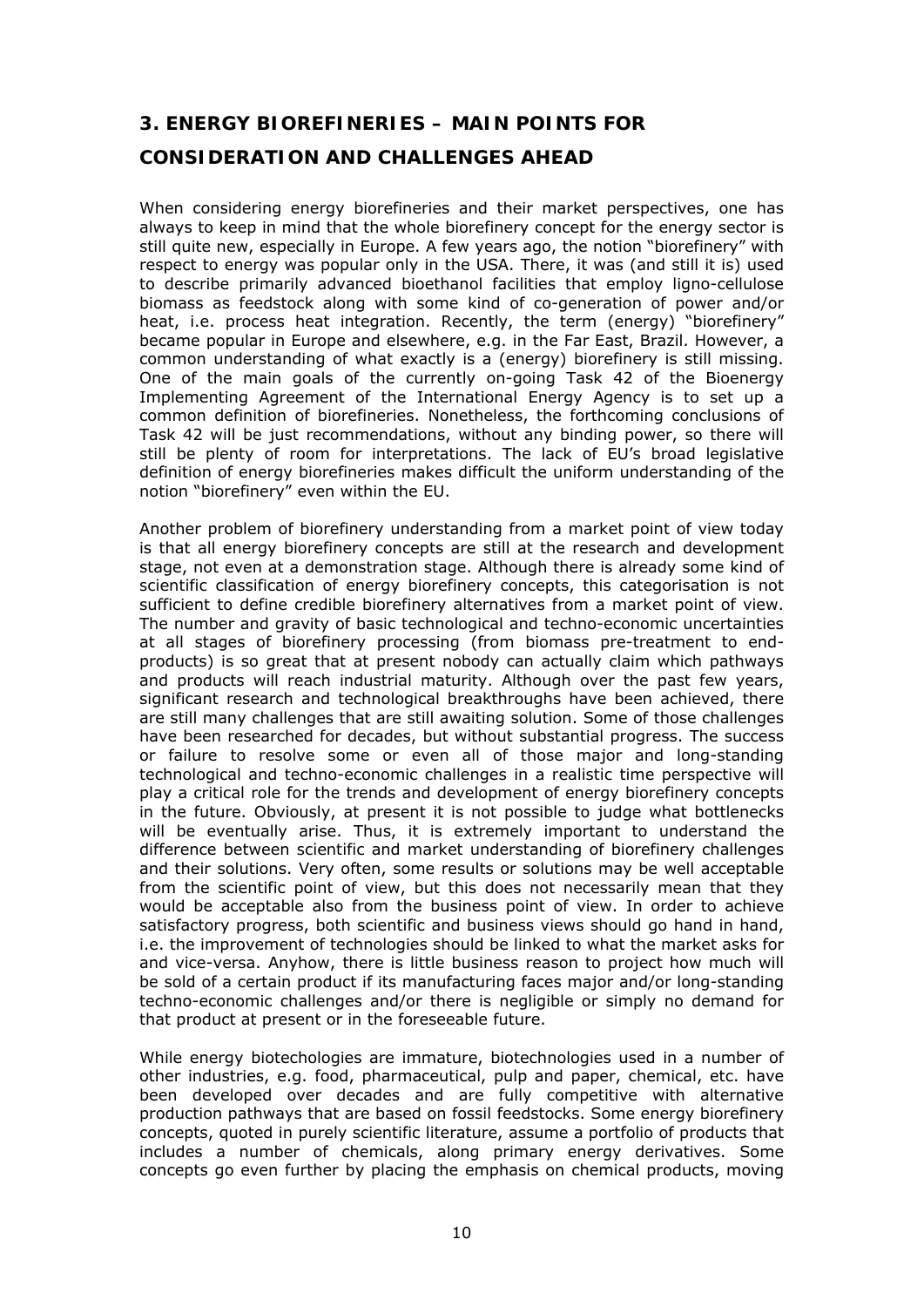away from the (presumably, primary) energy derivatives, replicating in one way or another chemical biorefineries. While such approaches could be interesting from a research point of view, their business realisation in practice will most likely prove to be difficult for several reasons:

- Trying to copy-paste the achievements of the chemical industry will most likely bring no benefits to the energy sector. In such a hypothetical situation, the energy / oil companies will be forced to enter new and largely unknown fields of competition with the chemical industry. Such aggressive strategies typically bring tension that sometimes may evolve into trade wars. The associated total entry cost for the invaders is high by definition. Finally, such incursions may be prevented by various market imperfections (e.g. exclusive patent rights), as well as by competition regulations at EU level.
- The energy / oil sector is much bigger in terms of business activity, turnover and market capitalisation than the chemical sector. The marginal benefits of entering and conquering such small (as per energy / oil sector's criteria) niche market/s might be quite poor, with rather unfavourable cost-to-benefit ratio.
- The markets for many chemical products are organised differently than traditional energy / oil-derivatives markets. While most energy / oil products are traded as commodities and the associated risks can be hedged by exchange tools and mechanisms, this is not the case for the large majority of chemicals. This fact would require developing a totally different sales culture and expertise inside energy / oil companies when moving to various chemical markets.
- The drivers to search for alternative resources are not really the same for the chemical and the energy / oil sectors. While the primary driver for the chemical sector is the reduction of feedstock cost and thus, production costs of chemicals, for the refining industry a high oil price is not a problem but rather an advantage.

With regard to the above analysis, a false belief about promising market perspectives for biorefinery products in the market segment of low-volume highvalue specialised chemicals is sometimes encountered in purely scientific literature. In economic terms, the combination of "low-volume" and "high-value" products implies low market capacity and/or high production costs and/or market imperfections, such as naturally or intentionally imposed monopolies or oligopolies, including patent restrictions. In any case, in order to be profitable, such low-volume market segments are peculiar with high profit margins. They tend to be very specific, having particular behaviour, trends… and limited number of participants. The possibilities for new entrants are extremely restricted. The competition in such market segments is typically fierce and the competition advantages are not always confined to simple cost / price co-relations. If the future energy biorefineries decide to invade such markets for low-volume highvalue products, they have to expect severe opposition from the existing market players. If the new entrants still manage to enter and boost supply, prices and profits are likely to fall, as this is not going to be a *low-volume* market any longer.

Although energy biorefineries are often perceived as conventional oil refineries but run on biomass, it may be challenging to achieve such a straight replication in reality because of scale restrictions. It is true that conventional oil refineries, although concentrating on transport fuels, have a very broad portfolio of products. This variety of products is, however, due to two reasons, which most likely will not be applicable to the future energy biorefineries: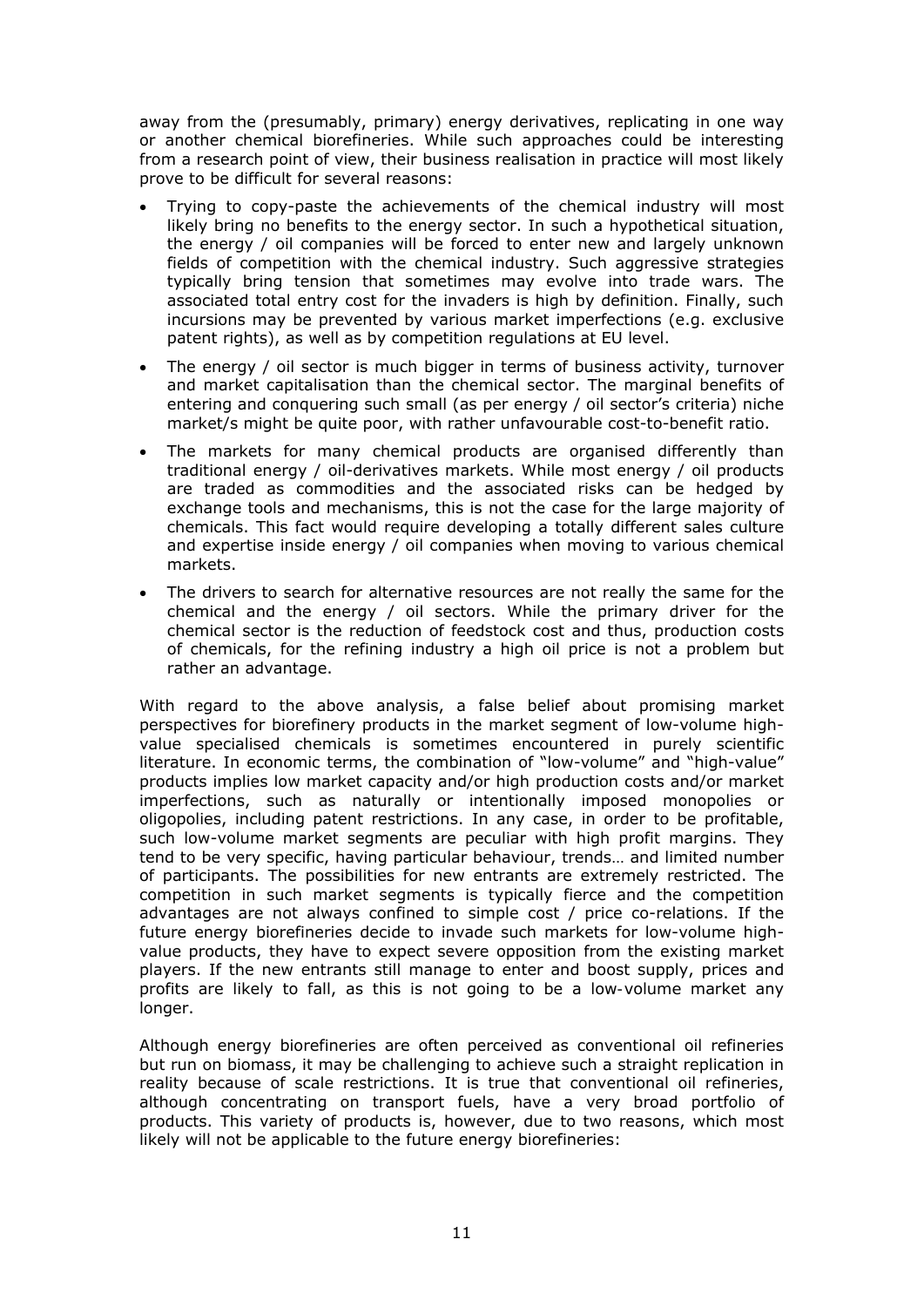- Crude oil is typically found in large single accumulations (fields). It can be therefore extracted with significant economies of scale. Crude oil can be also delivered at low cost and in huge quantities from remote locations by large see tankers. Conversely, biomass resource is dispersed by definition. Because of the much poorer energy density, bringing untreated biomass from remote locations is associated with excessive logistics costs. Converting biomass into semi-finished feedstock with higher energy density (biomass pre-treatment) can be an option, but then other incremental costs, linked to the pretreatment, are incurred. For this reason, with the exception of some very specific cases, it is unlikely that energy biorefineries will ever approach the scale of conventional oil refineries. This fact implies lower potential for economies of scale for bio-facilities. They will have to find alternative ways to stay profitable and competitive. Thus, energy biorefineries will most likely have to focus on a smaller portfolio of derivatives than conventional oil refineries in order to achieve acceptable cost / benefit performance.
- Because of crude oil properties and specifics, the efficient oil refining process, i.e. the so-called natural refinery breakdown, results in a range of products. As already discussed, an oil refinery may in theory generate one or two products only by converting all the other fractions. Such a conversion, however, will always result in prohibitive manufacturing costs that make such a concept economically unfeasible. Conversely, currently considered technologies for energy biorefineries are capable of limiting the number of semi-finished and end-products to a much lower number.

The almost mandatory proximity of feedstock to the biorefinery site and the smaller scale of manufacturing suggest that the concept for de-centralised energy biorefineries may be viable. The product design of such energy biorefineries could be tuned on a case-by-case basis to the specifics of local and regional fuel demand. The de-centralised approach, along with the smaller scale, might also offer good opportunities for useful utilisation of the by-product heat. The incorporation of generation of electricity to be used on and/or nearby the site should not be ruled out either, because of the savings from building expensive transmission infrastructure to remote areas. Some secondary benefits that decentralised energy biorefineries might bring about should also be taken into account – green image, self-energy sufficiency at local and regional level, boost to local employment, rural and regional development, optimised utilisation of biomass residues from other activities, etc.

The above analysis indicates that the right and safe market strategy for energy biorefineries seems to be finding its own niche market, building upon the already developed and available in-house expertise and experience. In this context, a conservative (evolutionary, lower risk) approach, rather than an aggressive (revolutionary, higher risk) approach, might prove to be more fruitful. The proposed approach is sketched in *Figure 6*.

The starting point and mandatory pre-condition in the conservative approach is to have *high-quality* (at least with some degree of maturity) products to be offered. Initially, one can try to expand the use of those products in currently available markets (**Box 1** in *Figure 6*), at the same time looking for new opportunities, such as new applications, other geographical areas, (**Box 2** in *Figure 6*) etc. Upon improving (maturing) this starting marketing system, one can try to diversify by introducing new products that have been developed in the meantime, to the already developed and researched markets (**Box 3** in *Figure 6*). As a last step in that strategy, one can try to find new applications for the so-developed new products (**Box 4** in *Figure 6*). It is important to note that the so-described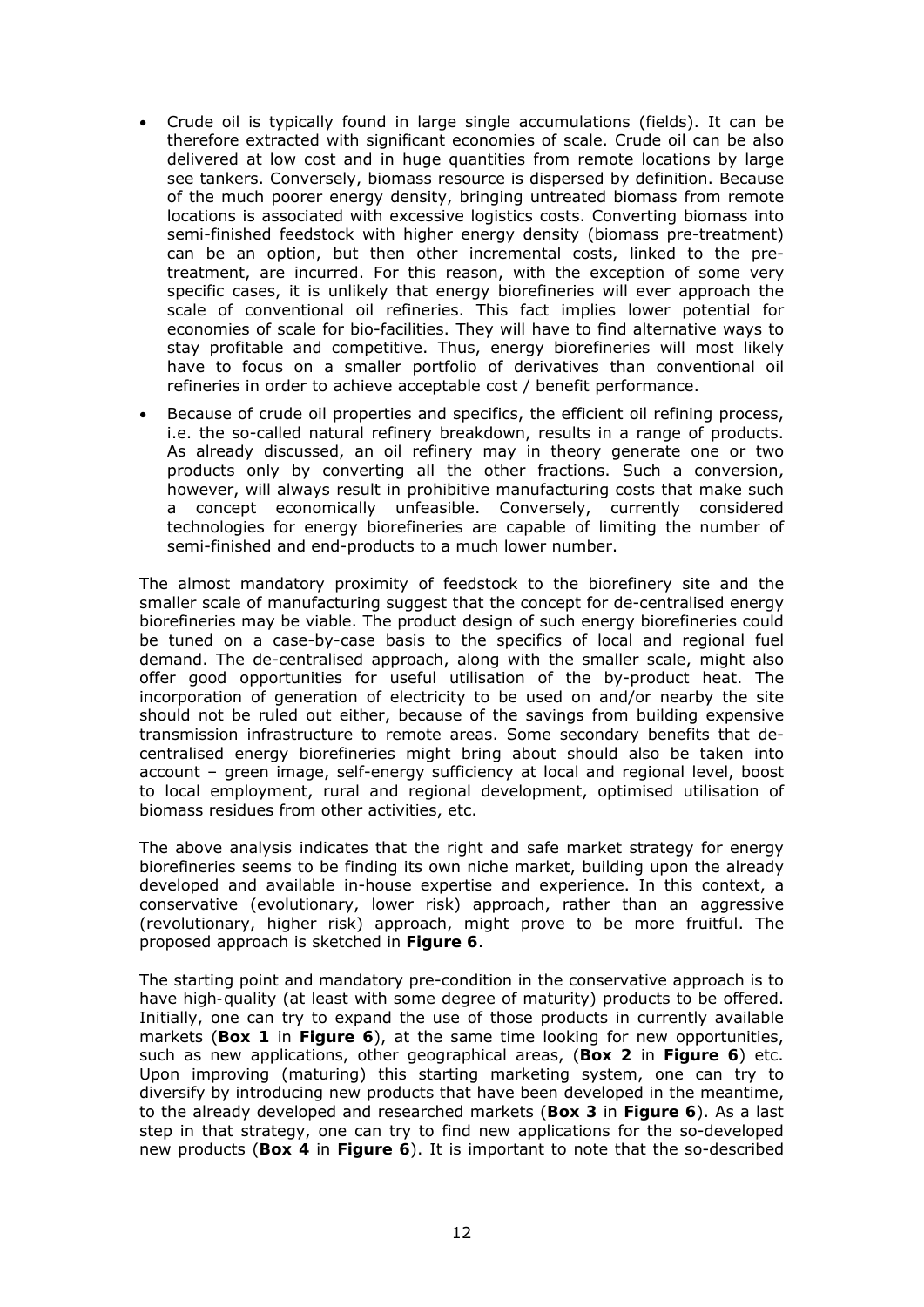*Figure 6: General market penetration strategies*

| <b>MARKET STRATEGIES</b> | <b>Existing Markets</b> | <b>New Markets</b> |
|--------------------------|-------------------------|--------------------|
| <b>Existing Products</b> |                         |                    |
| <b>New Products</b>      |                         |                    |

market implementation strategy may not necessarily develop through all four stages in *Figure 6*. It might reveal more appropriate to limit the development / expansion to e.g. **Box 2** or **Box 3**. Of course, the strategic market analysis of certain products may conclude that it is better not to diversify at all, i.e. not to go beyond **Box 1**, or even to completely skip the market (not to consider the alternatives from *Figure 6* at all). That means that although some pathways may look attractive from technical point of view, this may not be the case from an economic point of view.

As an illustration of the importance to strictly follow such a conservative, but pragmatic strategy, *Figure 7* shows that even the starting point of energy biorefineries – the production of biofuels that has already reached certain maturity – is generally not competitive on equal footing with conventional fossil fuels.



*Figure 7: Biofuel production costs in selected countries, 2004 and 2007* 

*Source: [24]* 

To summarise this Chapter, *Figure 8* recapitulates strengths, weaknesses, opportunities and threats of future energy biorefineries.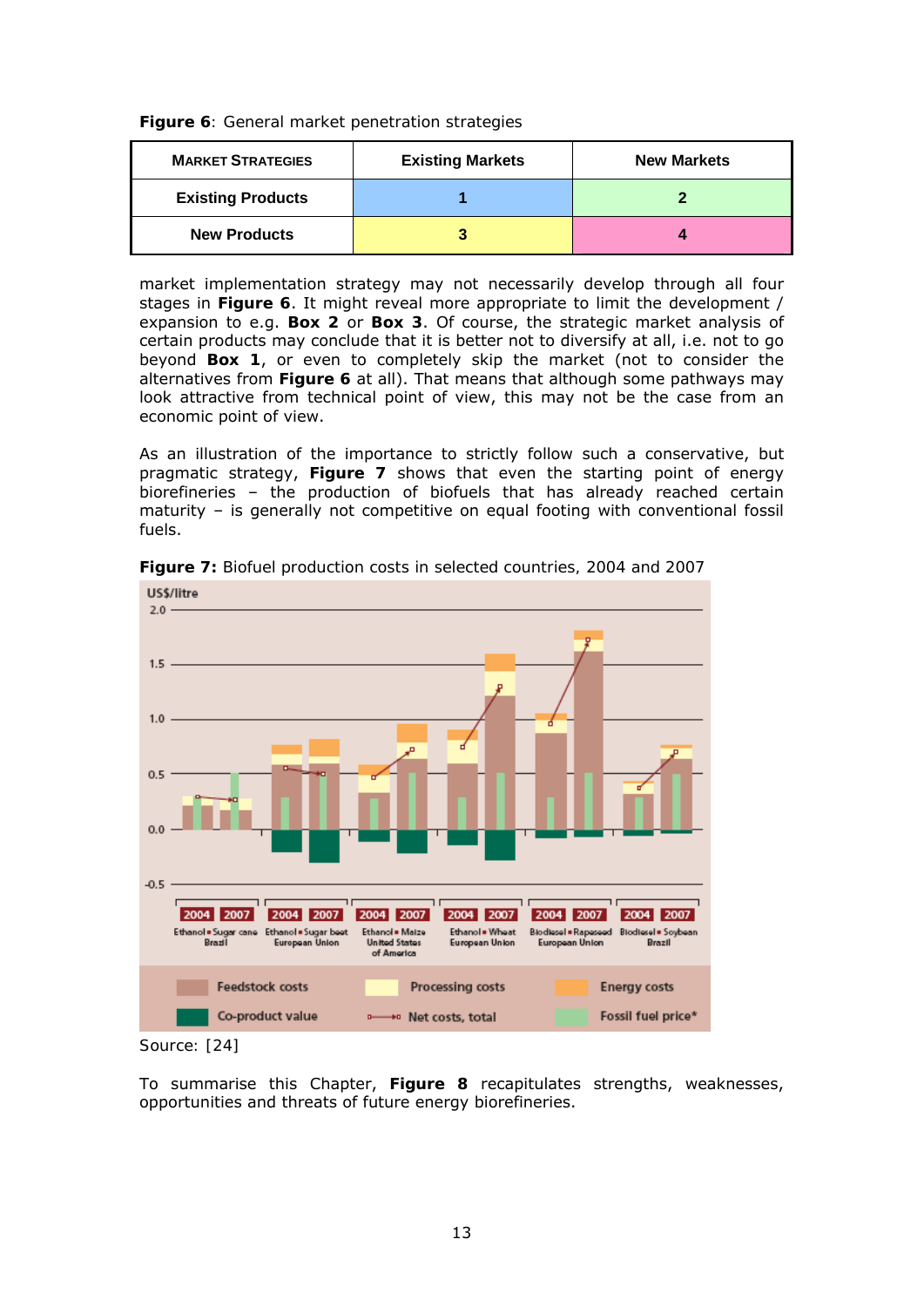|              | <b>STRENGTHS</b>                                                                                                                                                                                |                   | <b>WEAKNESSES</b>                                                                                                                                          |
|--------------|-------------------------------------------------------------------------------------------------------------------------------------------------------------------------------------------------|-------------------|------------------------------------------------------------------------------------------------------------------------------------------------------------|
| ✓            | Political will and declared support at EU<br>and global level                                                                                                                                   | $\checkmark$      | Currently almost non-existing - immature<br>concepts, too may uncertainties of all<br>kinds                                                                |
| ✓<br>✓       | A topical issue (security of supply)<br>Building upon existing technologies and<br>approaches, and on market necessities<br>(cleaner fuels with superior engine<br>performance characteristics) | $\checkmark$<br>✓ | Not attractive at relatively low price of<br>fossil fuel resources (oil, gas, coal)<br>Generally not competitive to the principal<br>fossil fuel analogues |
|              | <b>OPPORTUNITIES</b>                                                                                                                                                                            |                   | <b>THREATS</b>                                                                                                                                             |
| ✓            | The "green" wave around the world                                                                                                                                                               | ✓                 | High level of uncertainty                                                                                                                                  |
| $\checkmark$ | Provide products with superior qualities<br>than current / conventional analogues                                                                                                               | ✓                 | The needed and expected technological<br>progress not to materialise in the<br>desirable / foreseen timeframe                                              |
| $\checkmark$ | Concerns about security and diversity of<br>supply of resources, and of climate<br>change externalities                                                                                         | ✓                 | Fierce competition for resources and<br>markets with chemical biorefineries and<br>other biomass and bioenergy                                             |
| $\checkmark$ | Boost for national economies - local<br>production (instead of out-flow of national<br>treasure for fossil fuel imports), regional<br>and rural development                                     | $\checkmark$      | applications<br>Fierce competition for markets with<br>traditional energy, fuel and chemical<br><b>industries</b>                                          |

*Figure 8: SWOT analysis of energy biorefineries*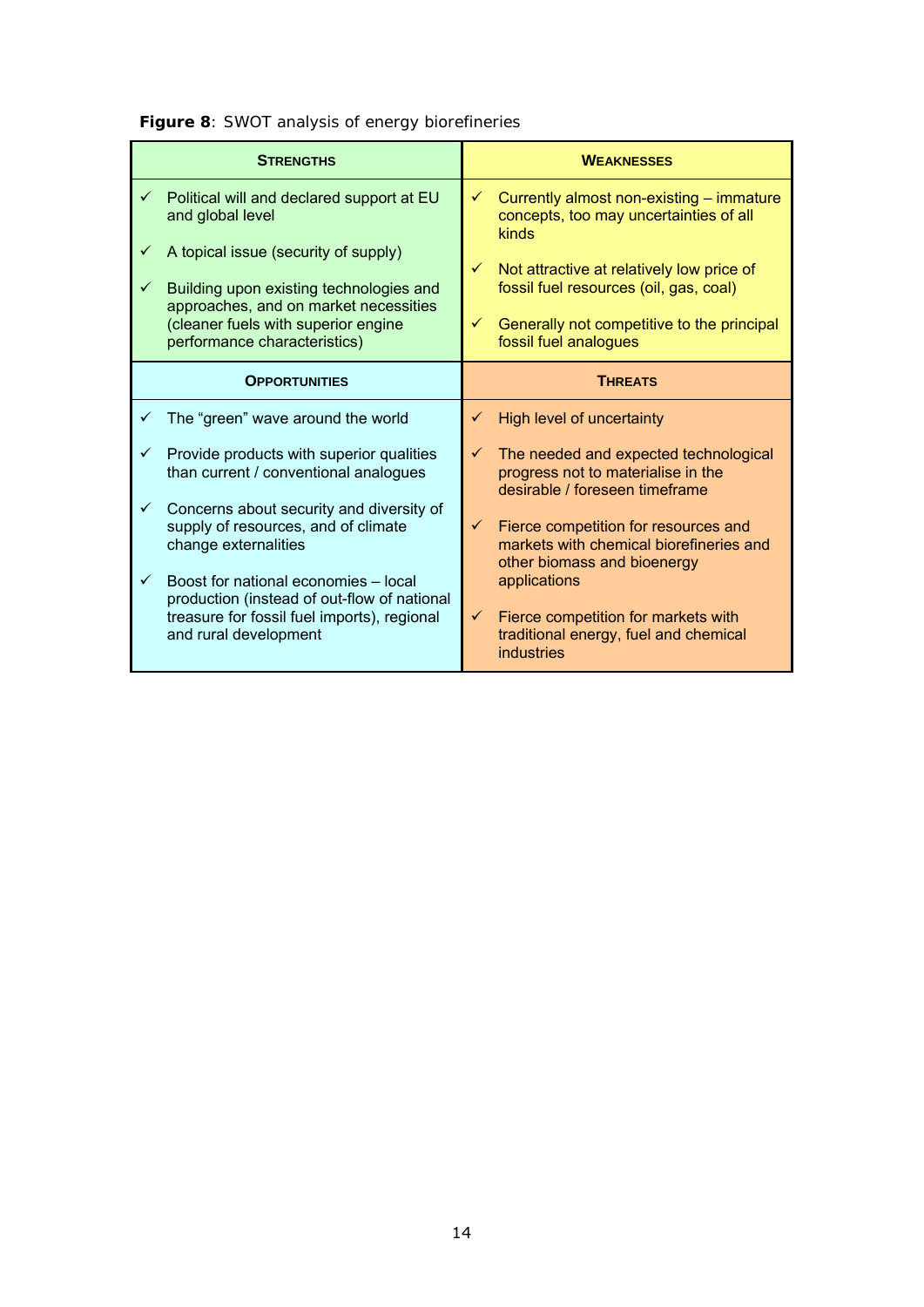## **4. INDICATIVE PRODUCTS FROM BIOCHEMICAL PROCESSING**

When considering energy products obtained via biochemical processes, ethanol appears by far the main, if not the only derivative that is considered today. This is because ethanol seems to be the only biochemical derivative that has already gathered some market experience as a fuel component / additive to petrol. Often, especially in the USA, energy biorefineries are associated with advanced ethanol production from ligno-cellulosic feedstock. Already for quite a few years the USA has been adding ethanol to petrol. Novel production technologies for ethanol, earning larger yield at lower cost, have been thoroughly researched and developed in the USA. The product scope of energy biotechnologies was broadened only recently.

The largest producers and consumers of fuel ethanol worldwide are Brazil and the USA (*Figure 9*), which account for about 70% of both world supply and demand [7, 35].



*Figure 9: Major ethanol producers with projections to 2017* 

The use of ethanol as an automotive fuel in Brazil has already gained quite a long experience. Years ago, ethanol has been picked up as a strategic fuel alternative because of security and diversity of supply concerns. At the time, Brazil was lacking significant reserves of oil. On the other hand, the country enjoyed favourable conditions for large-scale cultivation of sugar cane that could be subsequently processed to obtain sugar and ethyl alcohol (ethanol). Owing to these natural advantages, at present Brazilian bioethanol industry provides biofuel at the lowest cost worldwide – *Figure 7*. Brazilian ethanol appears to be one of the very few, if not the only biofuel that is competitive to conventional oilderived petrol and diesel today. The 2007-2008 rally of world oil prices provided strong impetus to indigenous ethanol industry and internal consumption exceeded 4.4 Mtoe in 2008 [7].

In the USA the choice of ethanol as a key fuel alternative for transport has been a result of a more lengthy process. The original push to look for alternative fuels came after the first oil shock in the beginning of 1970's and has been triggered by the second oil shock in the end of 1970's. Several options have been considered over the years but finally, ethanol became the primary choice. Amongst other factors, ethanol suits well the structure of USA fleet where petrol-

*Source: [24]*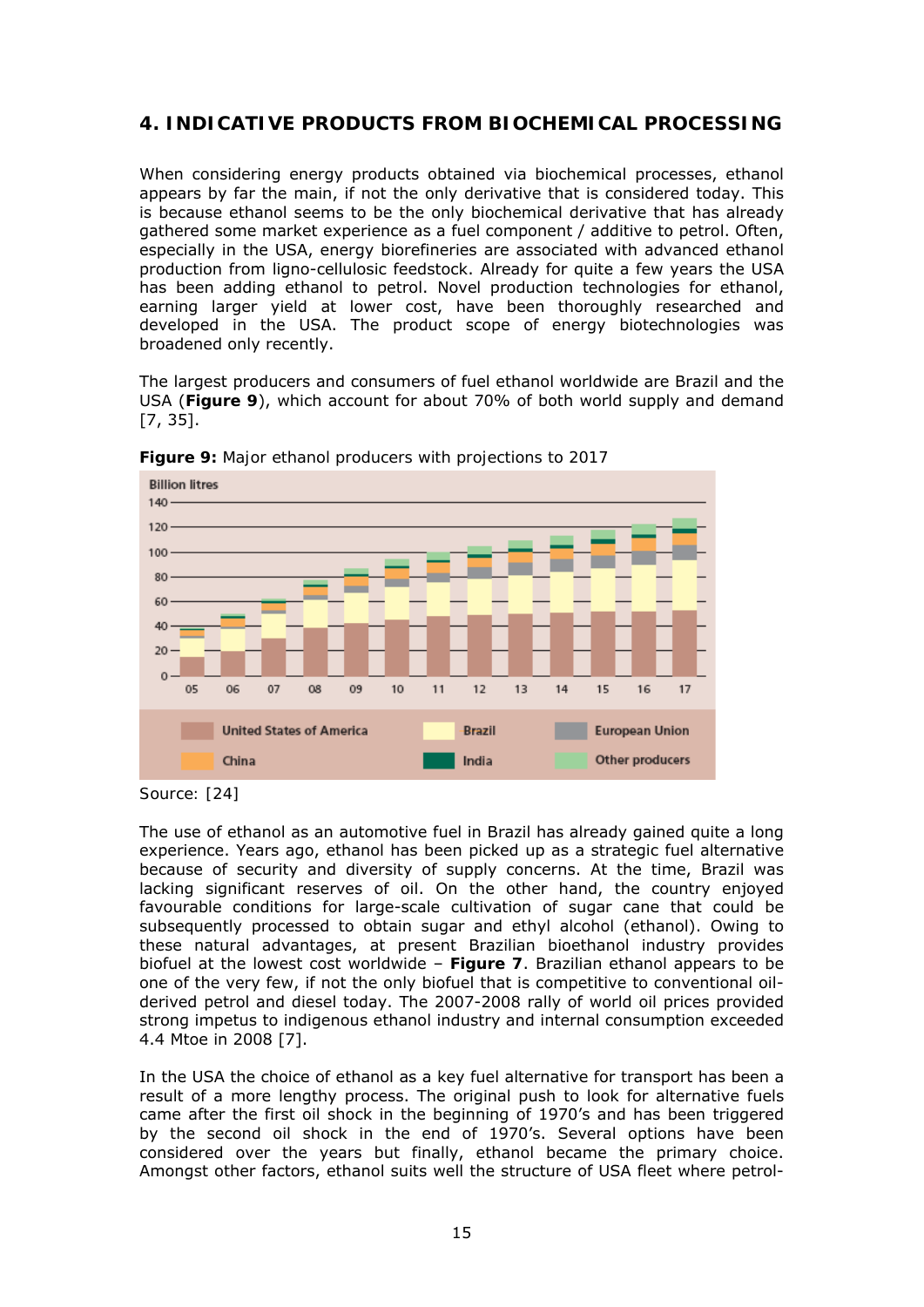driven vehicles traditionally prevail. The 10% ethanol blend with petrol (the socalled gasohol) gradually gained popularity and became widely used in many parts of the country. Internal demand is on the rise and reached almost 18.4 Mtoe in 2009, equal to almost 60% of world consumption [7]. The USA ethanol production based on corn is not as efficient as Brazilian sugar cane ethanol production. The USA therefore imports significant volumes of ethanol each year – about 840 ktoe in 2007 [30].

In Europe the use of ethanol as an automotive fuel is less popular, accounting for about 17% of total biofuel consumption [11], opposite to 95% in the USA [7]. While fuel ethanol is used in the large majority of EU member states – *Figure 10*, just two countries (Germany and France) are responsible for almost half of EU's total consumption in 2007 and 2008. These two countries also account for the largest absolute growth in ethanol application in the EU. Furthermore, only seven EU member states used more than 100 ktoe of ethanol in 2008.





*Source: Adapted from [11]* 

There are three main reasons for the limited penetration of fuel ethanol in the EU.

The first one is the old Fuel Quality Directive [17] that capped ethanol blending in petrol at 5% per volume. The entry into force of the new Fuel Quality Directive [21], which allows phasing in of 10% ethanol blend in petrol, will offer opportunities for larger penetration of fuel ethanol. With EU petrol demand projected to be around 100 Mtoe in 2020 [13], the fuel ethanol application may reach ≈6.5 Mtoe (≈10.5 Mt), i.e. three and a half times higher than the current level of about 1.8 Mtoe [11].

The second is the much lower demand for petrol as share of total transport fuel demand (*Figure 2*) and the petrol surplus in EU's overall fuel balance (*Figure 4*). Unlike the first reason, the second one appears to be more challenging to resolve. In fact, the direct result of blending ethanol with petrol for EU's fuel balance was the increase of petrol surplus for export, but not reduction of gross imports of crude oil. Since the trend for declining petrol demand is projected to continue at least until 2030 [13], the market perspectives of fuel ethanol as a blending agent for petrol in the EU will be continuously weakened.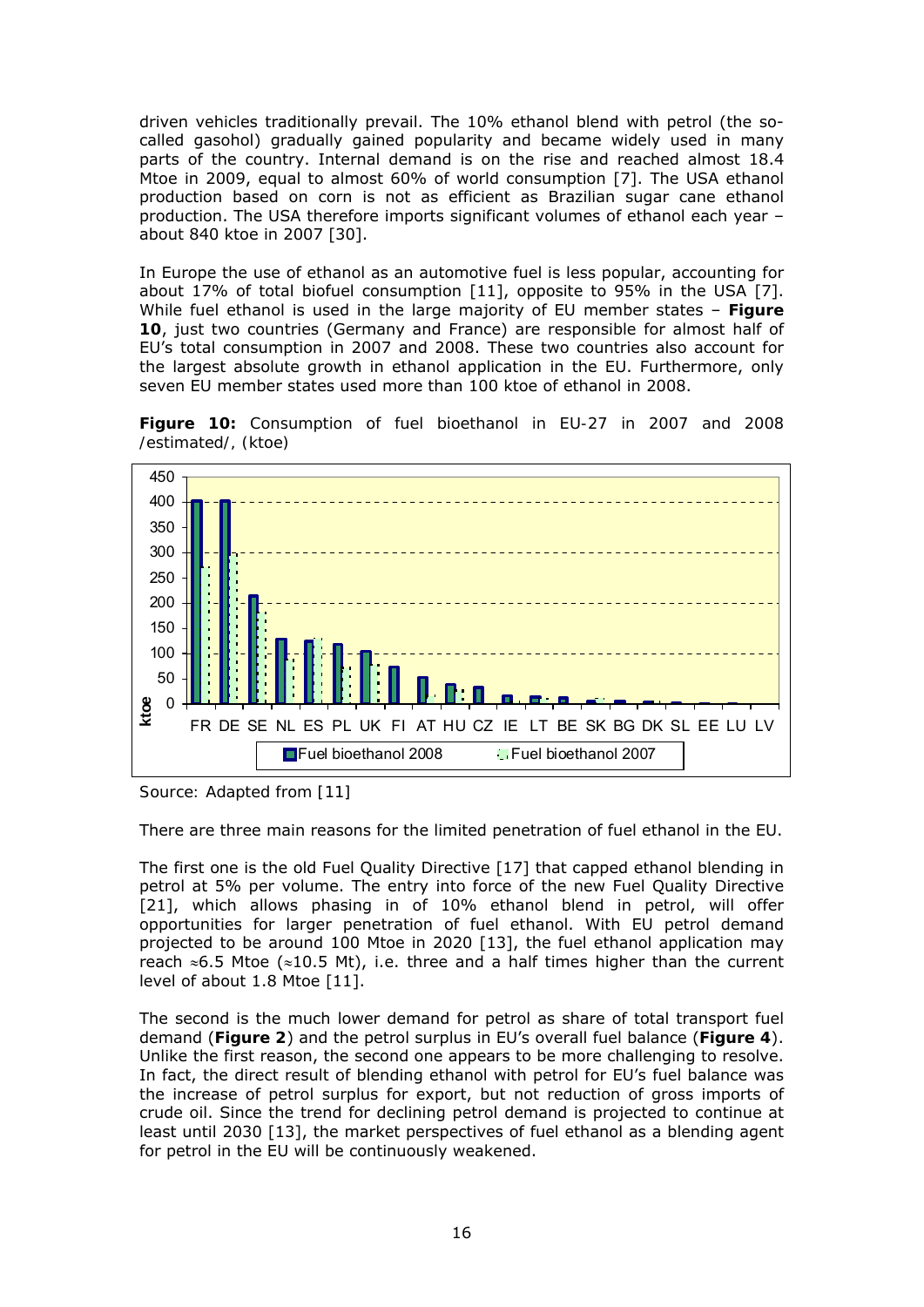The third unfortunate fact for the EU ethanol industry is the negligible size of the global ethanol market, as far as it exists. Apparently, only 6-7% of world ethanol production is traded internationally – *Figure 11*. Brazil holds clear competitive advantages in world ethanol trade and the situation is not expected to change dramatically at least in the medium-term.



*Figure 11: Global ethanol production, trade and prices, with projections to 2017* 

*Source: [24]* 

Altogether, these facts imply that energy refineries that concentrate on biochemical / ethanol streams should look for alternatives. Today, there are four workable alternatives:

- 1) Ethanol as fuel for diesel engines or as blending component for diesel fuel;
- 2) Ethanol as chemical feedstock;
- 3) Optimised utilisation of by-products from primary ethanol manufacturing;
- 4) Portfolio of primary products that contain ethanol;

The four options are briefly analysed below.

### **1. Ethanol as fuel for diesel engines or as blending component for diesel fuel [35]**

Theoretically, ethanol might be used to power diesel engines by blending it with conventional diesel fuel (e-diesel), typically up to 20%. Although this would bring important benefits such as improved EU fuel supply balance and reduced tailpipe emissions, currently the use of e-diesel faces major technological and technoeconomic challenges. Some of these challenges are: poor miscibility of ethanol with conventional diesel; low water tolerance of e-diesel (lower than that of petrol-ethanol blends); extremely low cetane number of ethanol – 5-15 versus minimum 51 [21] for diesel; poor lubricating properties of ethanol, lower viscosity and higher vapour pressure (that can cause vapour lock inside the fuel system), etc. Although solutions for most, if not all of these drawbacks exist, they are not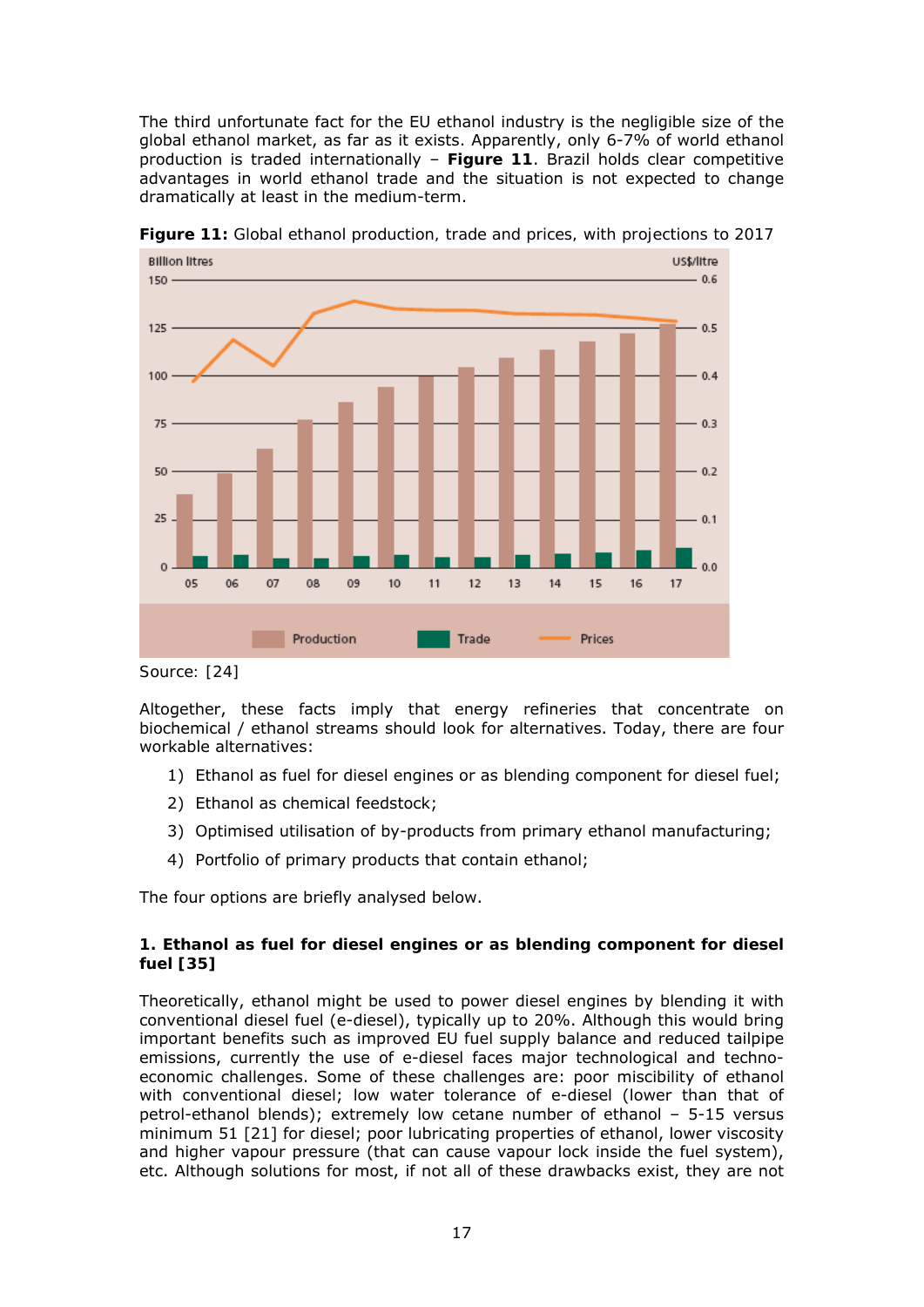either cost-effective yet, or enough proven in tests. Furthermore, the different properties of e-diesel require some redesign of diesel fuel supply infrastructure, on-board systems and engine components, including some engine adjustments.

The key challenge of e-diesel, however, seems to be the extremely low flash point – below 20°C even for minor ethanol content, compared to 74°C for neat diesel. The low flash point requires special handling, storage and application measures, i.e. increases costs. Basically, e-diesel should be handled as petrol. For the time being, the low flash point issue appears to be missing a suitable solution, unlike other drawbacks.

Co-blending of biodiesel, ethanol and conventional diesel (co-blend diesel) was recently suggested as a promising option to overcome most of e-diesel drawbacks. The assumed advantages of co-blend diesel are improved: miscibility, lubricity, viscosity, cetane number, but chiefly – somewhat elevated flash point. Last, but not least, the overall renewable content of co-blend diesel might reach 30%, assuming 5-10% ethanol and 10-20% biodiesel blending shares. Nevertheless, more research and development work, including field tests, is needed for both e-diesel and co-blend diesel to become viable market alternatives.

Another option would be to run diesel vehicles on neat or almost neat ethanol. In that case, however, one needs to perform fundamental on-board re-design: special engine tuning, compatible fuel system materials, but chiefly – putting spark plugs, i.e. turning the engine from a compressed-ignited (CI, diesel) into a spark-ignited (SI, petrol). The other option would be to blend a special ignition improver, which is associated with incremental costs, too.

#### **2. Ethanol as chemical feedstock**

Like other bio-derivatives, ethanol contains carbon and hydrogen and in theory, it may replace or substitute other carbon and hydrogen containing compounds.

For instance, ethanol can substitute methanol in some applications. Methanol is a super-commodity, amongst the top-ten most used chemicals globally [41], with annual cumulative market of more than 40 million tonnes [38]. With regard to the energy / fuel sector, ethanol already replaces methanol in petrol oxygenates. The ethanol-derived ethyl tertiary-butyl ether (ETBE) gradually displaces methyl tertiary-butyl ether (MTBE). According to the EU fuel quality regulations, it is allowed to blend up to 15% on volumetric basis of either ETBE or MTBE in petrol [21]. Recently, ethanol also started to replace methanol in biodiesel manufacturing. The key advantage of ethanol over methanol is the non-toxicity of the former. Other substitute options, not confined to the energy or fuel sector only, might become available in the future, too.

Ethanol is also an important chemical semi-finished material that is used to produce other chemicals. Some of the products that can be synthesized from ethanol are:

- Ethane (for further processing into vinyl acetate and polymers);
- Acetaldehyde and then acetic acid and acetic anhydride;
- Butadiene (with latter conversion into rubber);
- Ethyl lactate and ethyl levulinate;
- Diethyl ether [32];

#### **3. Optimised utilisation of by-products from primary ethanol manufacturing**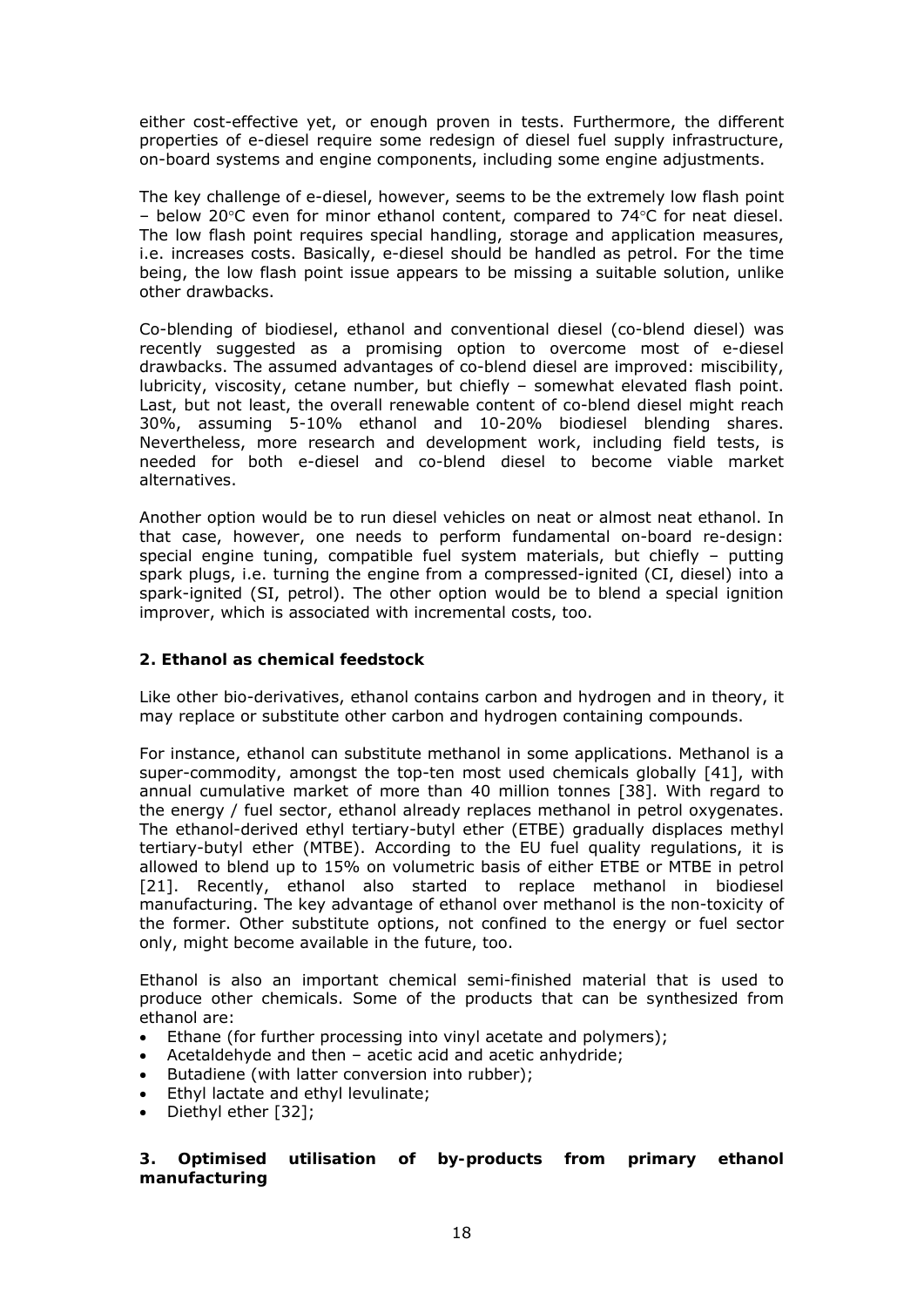As already said, it is highly desirable that the residues left from ethanol production are used for generation of heat and eventually electricity for on-site consumption. On the other hand, ethanol processing, like almost all industrial processes, requires heat inputs. Due to its high transmission losses, heat has to be generated either on-site, or in close proximity to the biorefinery site. Generating heat from fossil energy sources to feed energy biorefineries does not make sense for a number of techno-economic and environmental reasons. Thus, the available biomass residues have to be used as much as possible to supply the heat that is needed for biorefinery processes, i.e. to aim at a closed resource cycle. If the biomass left after bioethanol production is just enough or even worse – not sufficient to generate the necessary process heat, the consideration of more sophisticated plant designs that earn a portfolio of ethanol *and* other primary products, becomes pointless. If there is excess process heat and there is an attractive nearby market for it, e.g. feeding other industrial sites or district heating / cooling, then same is also valid.

The case of combined heat and electricity generation from biomass residues is a bit more complicated and may not be as attractive as the heat-only concept. Adding electricity option would require additional capital costs that could be significant. Basically, that would mean to add another component to the plant, but not just to use a residual by-product (heat). The co-generation option would also absorb a lot more biomass, so the whole supply and logistics scheme of the plant would need an upgrade. Finally, electricity generation from neat biomass has relatively low efficiencies (typically, up to 30%) and some technological challenges. Conversely, power generation based on fossil fuels (coal, gas, nuclear) is more efficient (usually above 40%) and, unlike heat transmission, electricity can be transmitted at large distance with negligible losses.

Notwithstanding the above reflections, two interesting concepts to benefit from the residual heat were recently proposed [35]:

- Ethanol production by bio-chemical processes consists of relatively low temperature processes (up to 100°C). It may, therefore, benefit from residual heat from other energy and/or industrial facilities, such as power plants. The IBUS concept (Integrated Biomass Utilisation System, the Venzim vision) combines coal-fired power plant and advanced ethanol facility. Instead of being wasted, the residual heat from the power plant is used to feed the ethanol processes. On the other hand, the biomass residues from ethanol production are combusted at the power plant. The concept earns synergies and cost reductions. In particular, it saves on the heat generation unit for the ethanol facility.
- Another promising option seems to be the Maxifuel concept that combines production of ethanol, biogas and hydrogen, as well as solid biofuel (pellets) from the residual biomass. The goal of the concept is to re-use process streams and hence, optimise the energy and emission performance of the plant.

Finally, in the previous sub-paragraph, the co-blend of biodiesel, bioethanol and conventional diesel was described. An integration of biodiesel and bioethanol processing may be attractive, too. Ethanol could be produced from the biomass residues left after biodiesel manufacturing e.g. from rapeseed straw. Of course, burning the residual straw to generate heat (and electricity) for the biodiesel plant is always an, if not the primary option. Utilisation of bioethanol and/or biodiesel residues for biogas production is also an option that has been tried and successfully tested in a number of existing first generation biofuel installations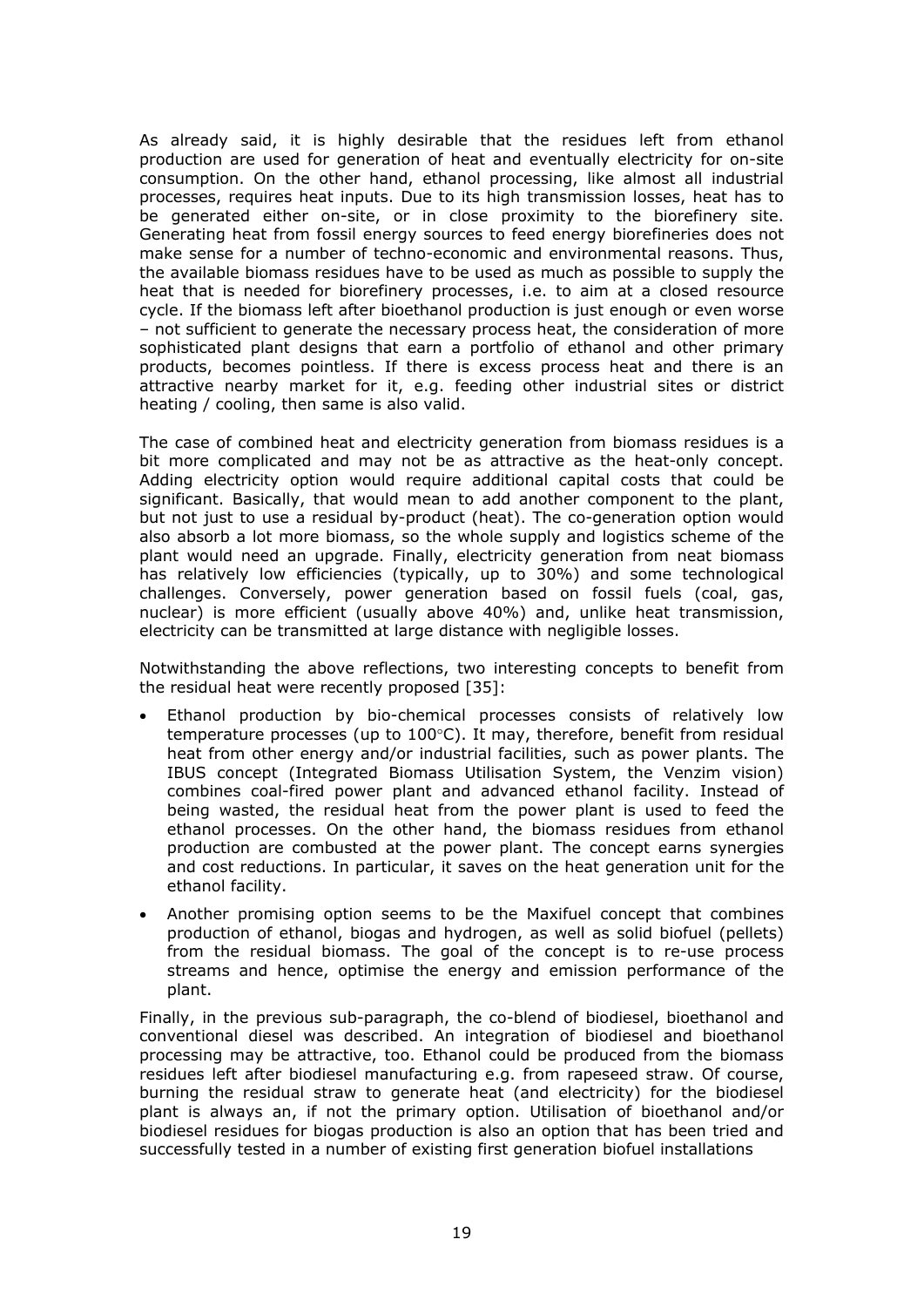#### **4. Portfolio of primary products that contain ethanol**

In the first half of twentieth century, the co-fermentation of acetone, butanol and ethanol (ABE) from starch crops was quite popular. It was actually the key technology to obtain acetone. However, in 1950's and 1960's ABE fermentation gradually lost ground to the cheaper oil-based pathways. The recent high oil prices renewed the interest in ABE fermentation as a bio-refinery concept. Despite many years of research, the low yields from ABE fermentation remain a key challenge for the technology to become commercially viable once again.

The typical breakdown of fractions in conventional ABE fermentation is 3:6:1, i.e. for every three units of acetone, six units of butanol and only one unit of ethanol are obtained. With process re-design, it is possible to get rid of the acetone fraction and optimise yield towards 100% butanol or 100% ethanol. Such redesign might be appropriate in particular for Europe. Although the world acetone market is relatively large (estimated at 5.4 million tonnes in 2007), it tends to suffer from over-supply [28], and the consumers in Asia and the Middle East are likely to drive the market in the future [42].

Even though the key applications of butanol at present are chemical, recently the interest in butanol as an alternative fuel has grown thanks to the joint efforts and activities of BP and DuPont [15, 36]. Similarly to ethanol, butanol could be blended with petrol. Regardless of the early stage of assessment and development (the first field test with *oil*-derived butanol took place in 2005), butanol shows some properties superior to ethanol as a petrol blending component. These advantages include higher energy content (27MJ/l versus 21 MJ/l [20]), i.e. lower mileage penalty, less hygroscopic, lower corrosiveness and volatility, better miscibility and compatibility with petrol, etc. Owing in particular to the last advantage, isobutanol (a branched isomer of straight chain butanol) may be blended up to 15% on volumetric basis with petrol, versus 10% for ethanol [21]. On the other hand, butanol has an octane number that is similar to that of petrol and lower than that of ethanol. Thus, butanol cannot be employed as an octane enhancer. The key drawback of butanol, however, seems to be its toxicity [9]. Although butanol is less toxic than methanol, it is more dangerous than ethanol. Though butanol is less hygroscopic than ethanol, the risks and consequences of underground water contamination from accidental butanol spill must be considered. In this context, one has to recall that the key reason for phasing out the fuel use of methanol was actually its toxicity. Last, but not least, from the European fuel supply balance point of view, a wider fuel application of butanol would most likely boost petrol exports, rather than reduce gross imports of crude oil.

Another design that is sometimes investigated is the co-production of ethanol and furfural. Furfural is an industrial chemical with application mostly as a solvent and component to produce resins [5]. It is suggested that furfural derivatives could also be used as fuel additives [26]. Recent world demand is around 350,000 tonnes annually. Global production capacity is about 450,000 tonnes per year and the bulk of supply comes from China. Although from a technological point of view the co-production of ethanol and furfural seems attractive, the market perspectives for bio-furfural by 2020 are bleak. The key bottleneck for bio-furfural is the modest capacity of the market. Even biorefinery demonstration plants could generate some 20,000 tonnes of furfural per year, equal to ≈6% of world demand. In this context too, an ethanol-furfural facility with annual capacity of 323,000 tonnes of furfural (i.e. able to satisfy almost 100% of world demand!) was recently considered in the USA [31]. On top of that, any European biofurfural production would compete with the low-cost Chinese production. Concerning potential fuel uses, in view of the total lack of any thorough research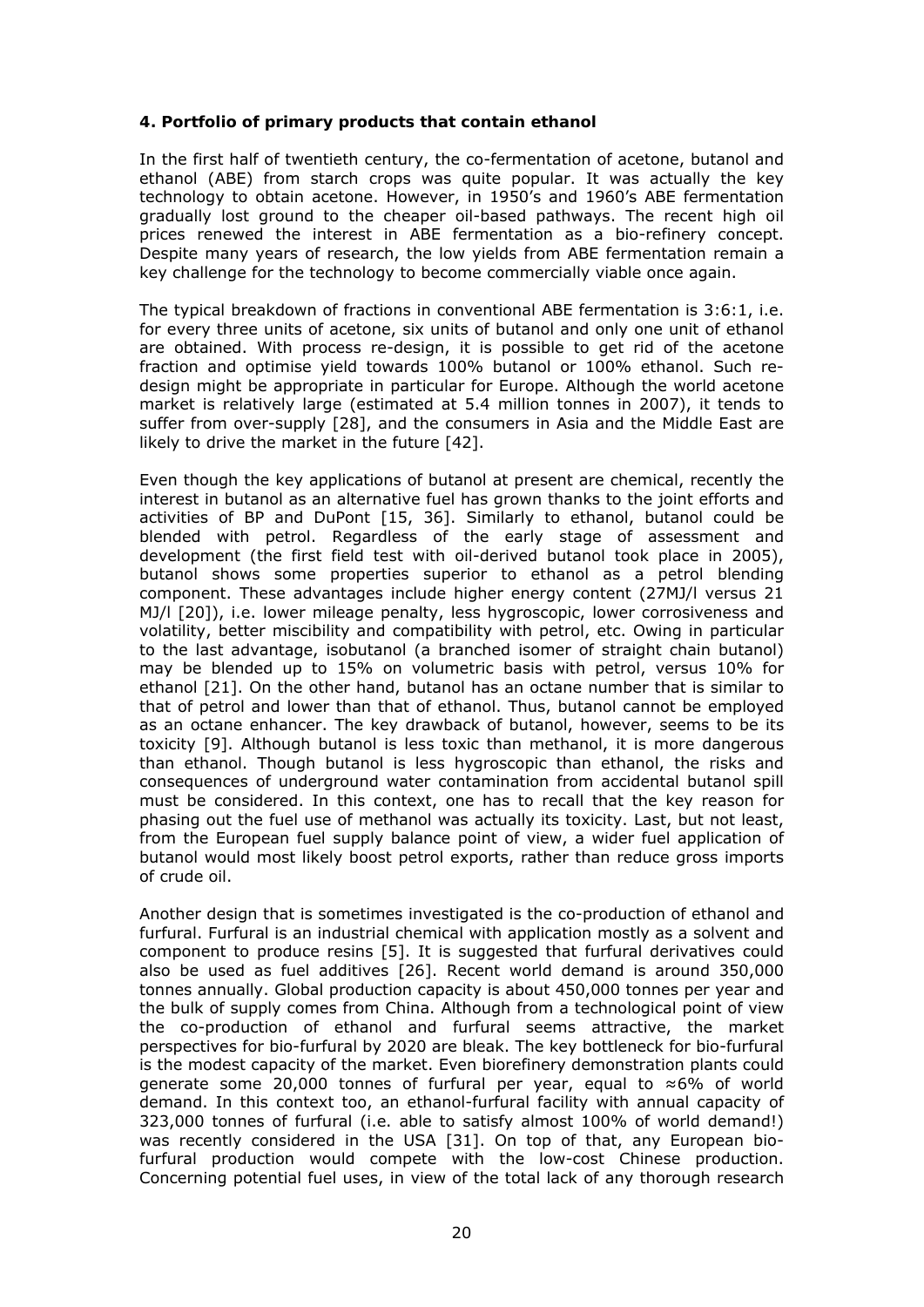and investigations on the fuel performance of furfural derivatives and the long lead-times to implement any new fuel (for reference – the experience with bioethanol and biodiesel), it is not realistic to project market-scale fuel application of any furfural derivatives by 2020.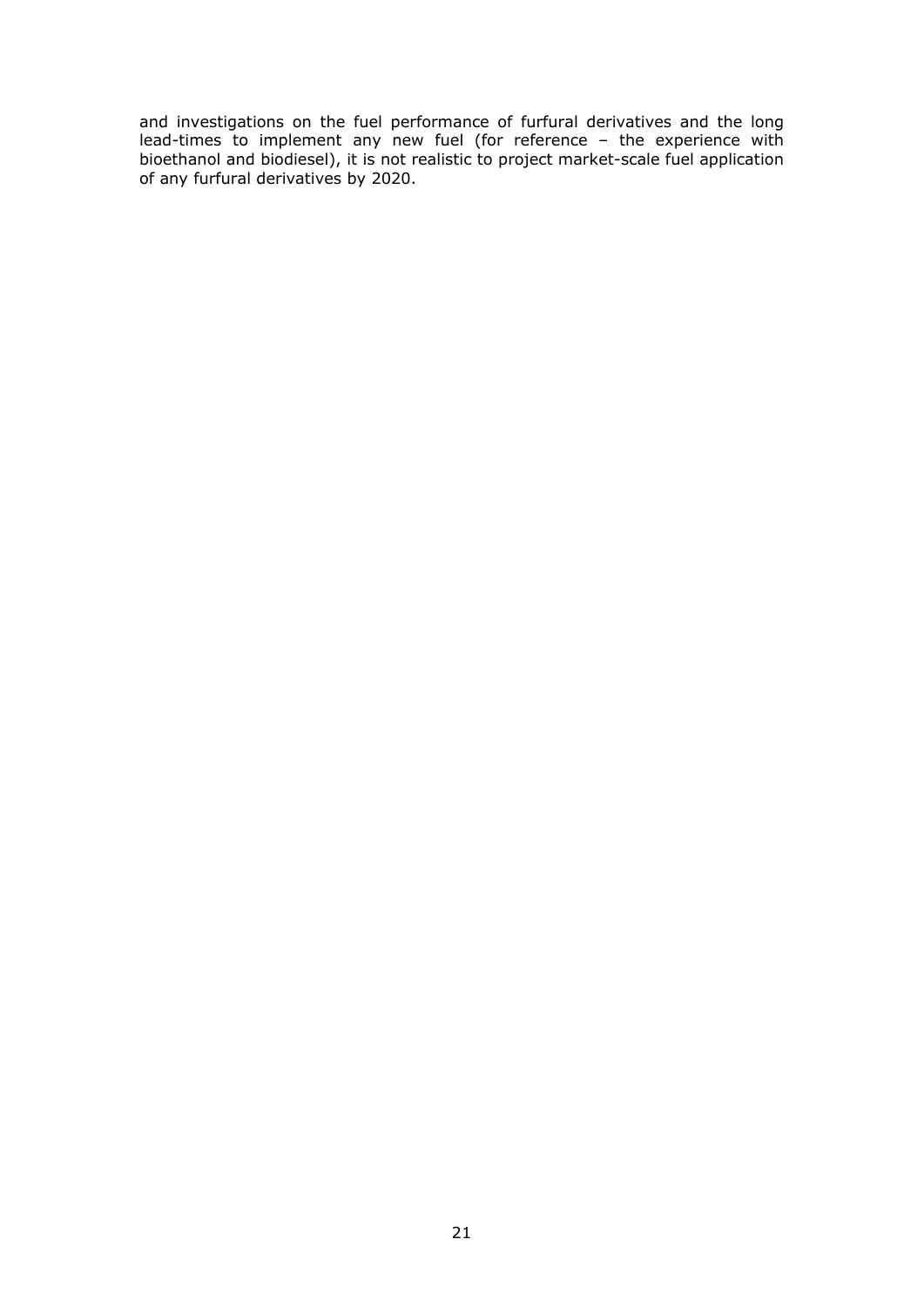## **5. INDICATIVE PRODUCTS FROM THERMOCHEMICAL**

## **PROCESSING**

The thermochemical pathway to fuels and chemicals from non-oil feedstocks has been known for almost a century. The process is also known as Gas-To-Liquid (GTL), Coal-To-Liquid (CTL), or commonly XTL (X-To-Liquid), as well as Fischer-Tropsch (F-T) synthesis, called after the names its founders – German scientists Franz Fischer and Hans Tropsch. While XTL technology is well known and developed for coal and gas, the F-T synthesis from biomass (Biomass-To-Liquid, BTL) is a novel concept that still faces a number of challenges, mainly at the first step – biomass gasification. The output in terms of both products and product properties, however, is the same as those of XTL, so the market perspectives of BTL products are somehow easier to predict.

XTL / BTL synthesis offers a few important advantages over the alternative biochemical pathway that make the former a more attractive option in the foreseeable future in particular for Europe.

• XTL generates fuels and products with very similar and even superior qualities than their oil-derived analogues: higher cetane number (73-81 [37] versus 51-53 for oil diesel); higher hydrogen-to-carbon ratio and almost total absence of sulphur (both resulting in cleaner combustion); easier transformation to other products (as XTL derivatives consist mainly of linear paraffins); etc. The drawbacks associated with ethanol handling and blending with petrol are not present – XTL fuels are almost fully compatible with today's engines, conventional fuels and fuel infrastructure. XTL fuels can be therefore blended easier and at higher ratios (e.g. 20-30%) with conventional fuels [34, 40, 41].



*Figure 12: Typical breakdown of fractions in oil refining and in F-T processing3*

• The optimum (in terms of minimum energy losses, polluting emissions and production costs) oil refining breakdown by fractions is spread amongst a number of products. It is relatively constant and can vary within fairly narrow margins. Conversely, the optimum breakdown of fractions in XTL synthesis is more selective and flexible. It can be optimised to a larger extent versus the most desired (highest-value) products, i.e. middle distillates – *Figure 12*.

Source: [23]

  $3$  A small amount of light hydrocarbons (C1-C4) is also obtained from F-T processing [40].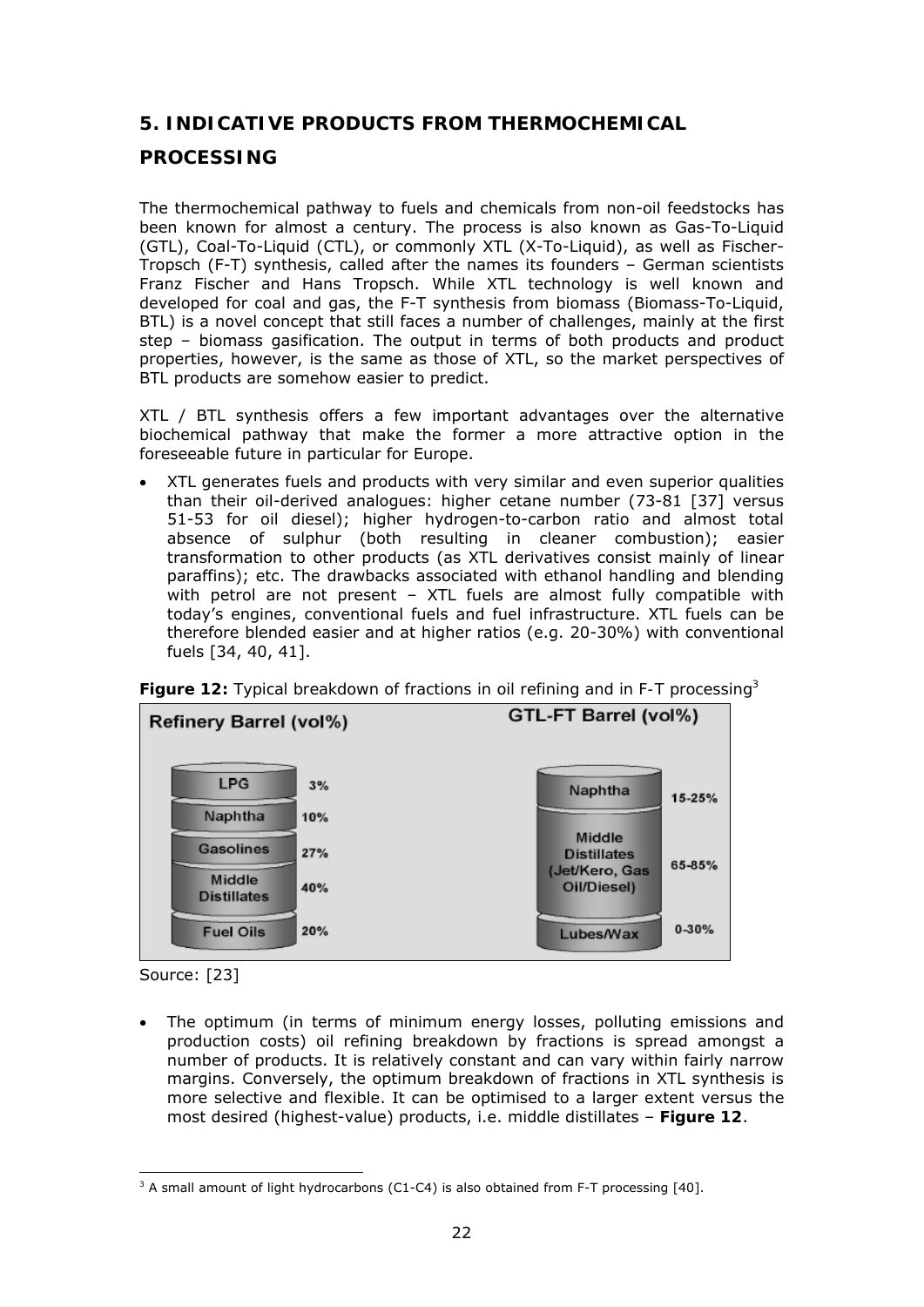• XTL synthesis could be optimised alternatively towards light fractions (petrol, olefins) or middle distillates (diesel, gasoil, kerosene). The optimisation depends on the synthesis conditions – temperature, pressure and catalysts. From a practical point of view, it seems cheaper to go for optimisation of middle distillate yields – *Figure 12*, right hand side. This option appears attractive also in view of the trends in European and global fuel balances (*Figure 2* and *Figure 5*), where sufficient diesel / middle distillates supply is becoming a challenge.

All these advantages make XTL/BTL fuels extremely attractive from a market point of view. Considering the trends in EU's fuel consumption (*Figure 2*) and the 20-30% blending share without need for engine adjustments, the market potential only for XTL automotive diesel in Europe by 2020 amounts to some 40- 60 million tonnes. Given the current modest volumes of XTL production (compared to total fuel demand worldwide) and the lack of any commercial scale BTL production, the market potential for XTL/BTL fuels in the foreseeable future is virtually unlimited. Because of that fact, various companies are working hard to develop and refine XTL /BTL technologies. In 2006 DaimlerChrysler, Renault, Royal Dutch Shell, Sasol Chevron and Volkswagen group launched an association – The Alliance for Synthetic Fuels in Europe (ASFE) – to promote XTL fuels in Europe and support research, demonstration projects and public-private cooperation [25].

Despite the strong interest in the technology, there are still major technical and technological challenges that are missing solutions. These drawbacks obstruct the market-scale evolution of thermo-chemical pathways. Unfortunately, the solutions of some bottlenecks are pending for several decades. Furthermore, XTL fuels and in particular – BTL fuels require high oil prices to be cost competitive to conventional oil derivatives. In the case of BTL, it is roughly estimated that the cost break-even point would be achieved in the range of 90-100 EUR per barrel of crude oil.

Besides BTL diesel and middle distillates, other thermo-chemical derivatives that could have fuel application, though with a far smaller market potential, are methanol, di-methyl-ether (DME) and hydrogen.

The fuel application of methanol has been mentioned in the previous chapter. Due to its high toxicity and associated grave health hazards, the fuel use of methanol and methanol derivatives as blending component of petrol is fading away in developed economies [34, 41]. The chemical applications of methanol have, however, enjoyed a sustained growth that has been linked mainly to growth in the construction industry. The methanol market is forecast to expand at an annual rate of 7.8% within 2008-2013 and the growth will be faster in the developing economies [43].

DME is a novel fuel whose concept emerged in the beginning of 2000's in several countries – Sweden, Japan, China, as well as in companies such as TotalFinaElf and Qatar Petroleum [6]. Similar to LPG, DME is gaseous at ambient conditions, but liquefies at moderate pressure (5-8 bar) and thus, DME could be mixed with LPG. DME can therefore exploit the existing LPG infrastructure, where available. It is suggested that low-concentration (10-20%) blends of DME with LPG require no or only minor system modifications. Furthermore, DME appears to be a suitable alternative fuel for diesel engines, since it has slightly higher cetane number than conventional diesel (55-60 versus 51-53) and cleaner combustion. Conversely, DME has only about half of the energy content of conventional diesel (19MJ/l versus 36 MJ/l), which brings about a considerable mileage penalty. Neat DME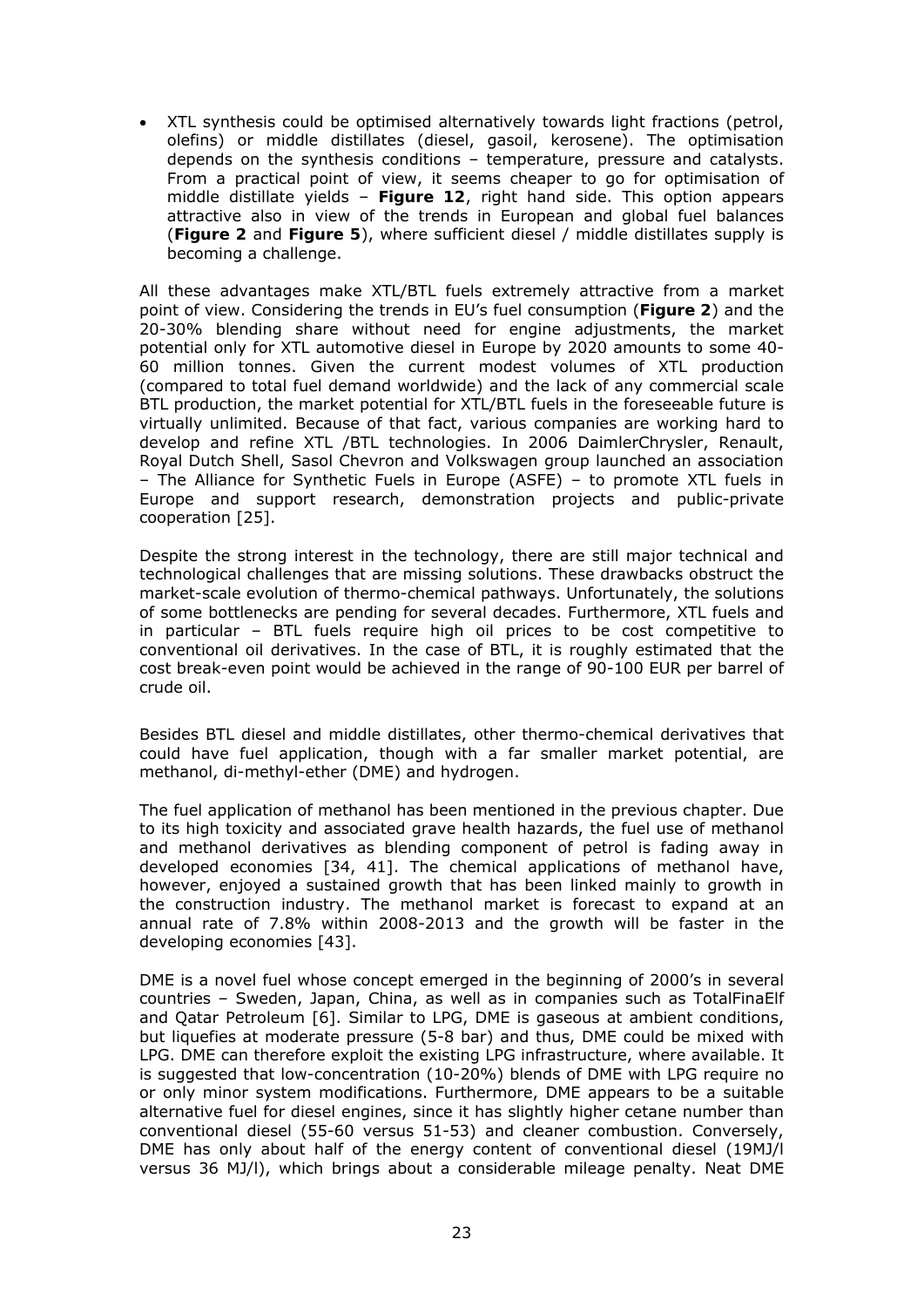application also requires major engine modifications, the most important being the dedicated injection system. DME might potentially be used in non-transport energy appliances too, e.g. as a household fuel, moreover DME handling is somewhat safer than that of LPG. Nonetheless, because of its handling specificities and the need of dedicated refuelling infrastructure and onboard equipment, DME is likely to remain a niche fuel with limited penetration in the European fuel market [34].

Hydrogen is sometimes perceived as the fuel of the future that will be used in the next generation vehicles powered by fuel cells. From today's perspective, however, the market-scale penetration of fuel cell vehicles by 2020 seems questionable. Nonetheless, at present hydrogen finds quite an important and large energy application in oil refineries. Oil refineries need increasing volumes of hydrogen to reform heavier fractions with low demand into lighter fractions (mostly middle distillates) with increasing demand – the so-called hydrocracking. Since the on-site production of hydrogen from oil residues is not sufficient, oil refineries are expected to seek growing quantities of hydrogen from the open market. As an indication for the size of that demand, at present oil refineries account for approximately a quarter of world syngas (a mixture of carbon monoxide and hydrogen) demand, while the XTL share is 2-3 times smaller [1].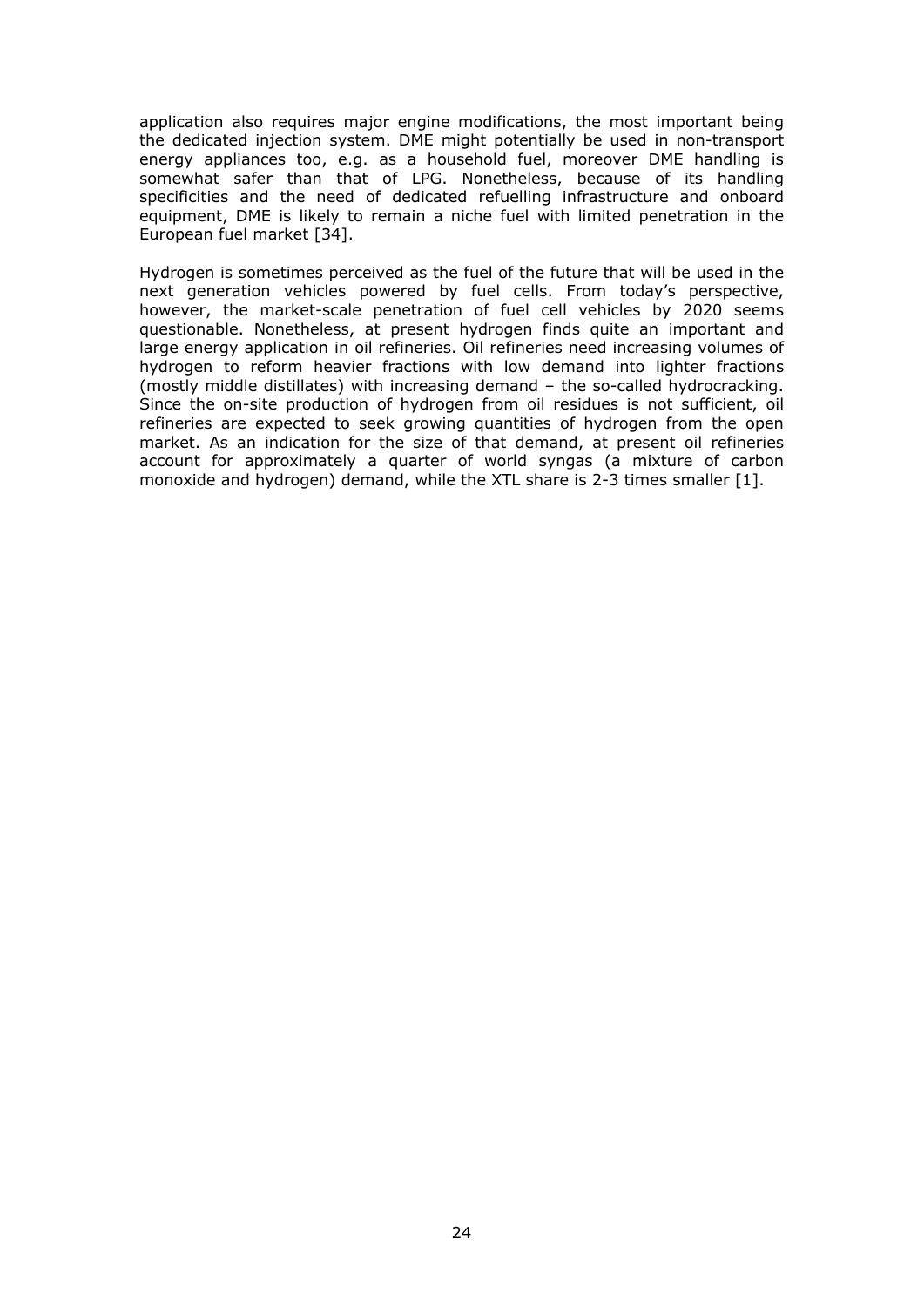## **6. INTEGRATION OPPORTUNITIES WITH OIL REFINERIES**

At first glance, the straight integration of energy biorefinery technologies and products (co-processing and co-production) within conventional oil refineries appears challenging by 2020. First of all, biomass and crude oil have totally different physical and chemical properties. It is enough just to mention that originally biomass is solid, while oil is liquid. Crude oil and biomass processing are fundamentally different technologies, so it seems there is little room for direct synergies. As discussed in Chapter 3, the scale of biomass processing is and (most likely) will remain much smaller than that of oil processing. The costbenefit ratio of adding biomass-processing modules to oil refining facilities would be quite unfavourable. The incremental administrative burden to get new and/or additional permits, environmental compliance, etc. could also be significant. Furthermore, most refineries in Europe have been built years ago and tend to be severely constrained in terms of space. For the large majority of them, adding new processing components or modules is simply not possible.

Since oil will be the leading component in such hypothetical co-processing systems in the coming decades, biomass must inevitably undergo some kind of pre-treatment, for instance liquefaction or gasification. The resulting biomass intermediates that could fit oil refining include hydro-treated or hydrogenated bio-oil, pyrolysis oil / slurry, as well as vegetable oils [27]. The suitability and compatibility even of these biomass derivatives seems, however, doubtful in the foreseeable future. Oil refining represents a highly complex and sophisticated system of processes and steps that are finely tuned to the quality and composition of specific crude oils. Drastically changing the composition and qualities of the feedstock inflow always implies enormous incremental costs to adjust processing facilities. Crude oil is almost entirely composed of carbon (≈85%) and hydrogen (10-14%). Conversely, biomass contains a large portion of oxygen (35-45%) besides carbon (45-50%) and hydrogen ( $\approx$ 6), as well as many other components that vary depending on biomass species and origin. Even upon pre-treatment, the oxygen content in biomass intermediates remains quite high – 16% in liquefaction oil and 35-40% in pyrolysis oil [27]. Efficient oil refining employs a wide range of catalysts. Oxygen has proven to be very harmful to the great majority of those catalysts. With present technologies, removing oxygen from biomass intermediates to be fed into the feedstock streams of conventional refineries can only be done at prohibitively high energy and monetary costs. Biomass intermediates do face also additional challenges that hinder coprocessing with crude oil at industrial-scale. Provided these challenges are sorted out, crude oil processing may eventually enable low-blend tolerance of such biomass intermediates in the longer-term, but most likely beyond 2020.

Considering the properties of various semi-finished materials and products from biomass, the most feasible synergy option between energy biorefineries and conventional oil refineries seems to be BTL. It is because BTL products demonstrate the highest compatibility and even superior performance compared to conventional oil-based fuels. BTL derivatives could be either co-fed in oil processing or blended with final oil products. Because of various logistics limitations, however, the BTL manufacturing will most likely take place in standalone plants, but it will not be coupled with oil refineries.

In the shorter-term, conventional oil refineries might be increasingly interested in bio-derived products from chemical biorefineries, such as fuel components and additives. The driving forces would be the superior techno-economic properties of bio-derivatives and the imperative reduction of GHG emissions along fuel chains [21]. In the common case, however, oil refineries would just buy these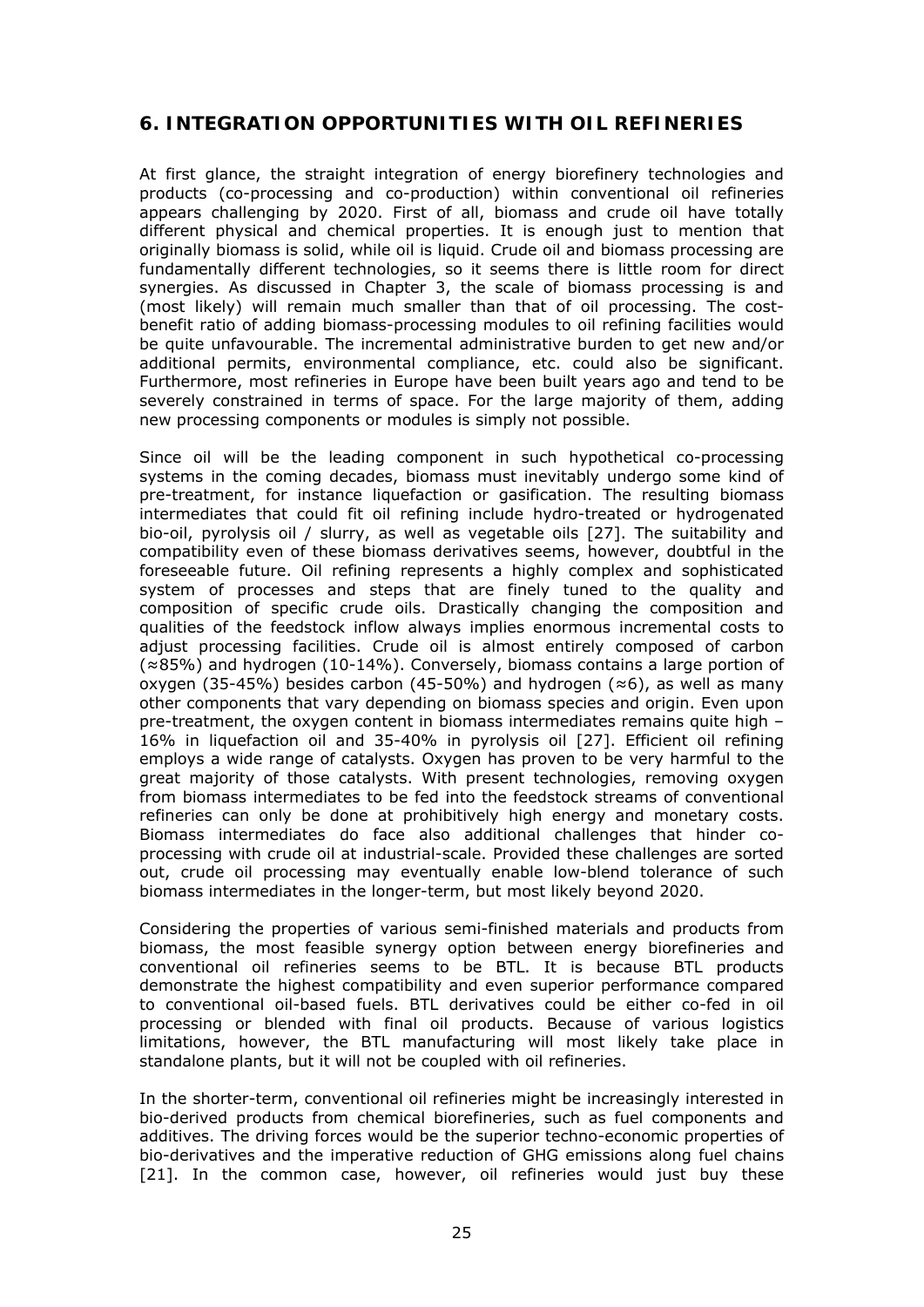components and additives from chemical biorefineries, rather than produce them on-site. This would therefore be an external (exogenous) integration with the chemical biorefining industry, which is outside the scope of this analysis.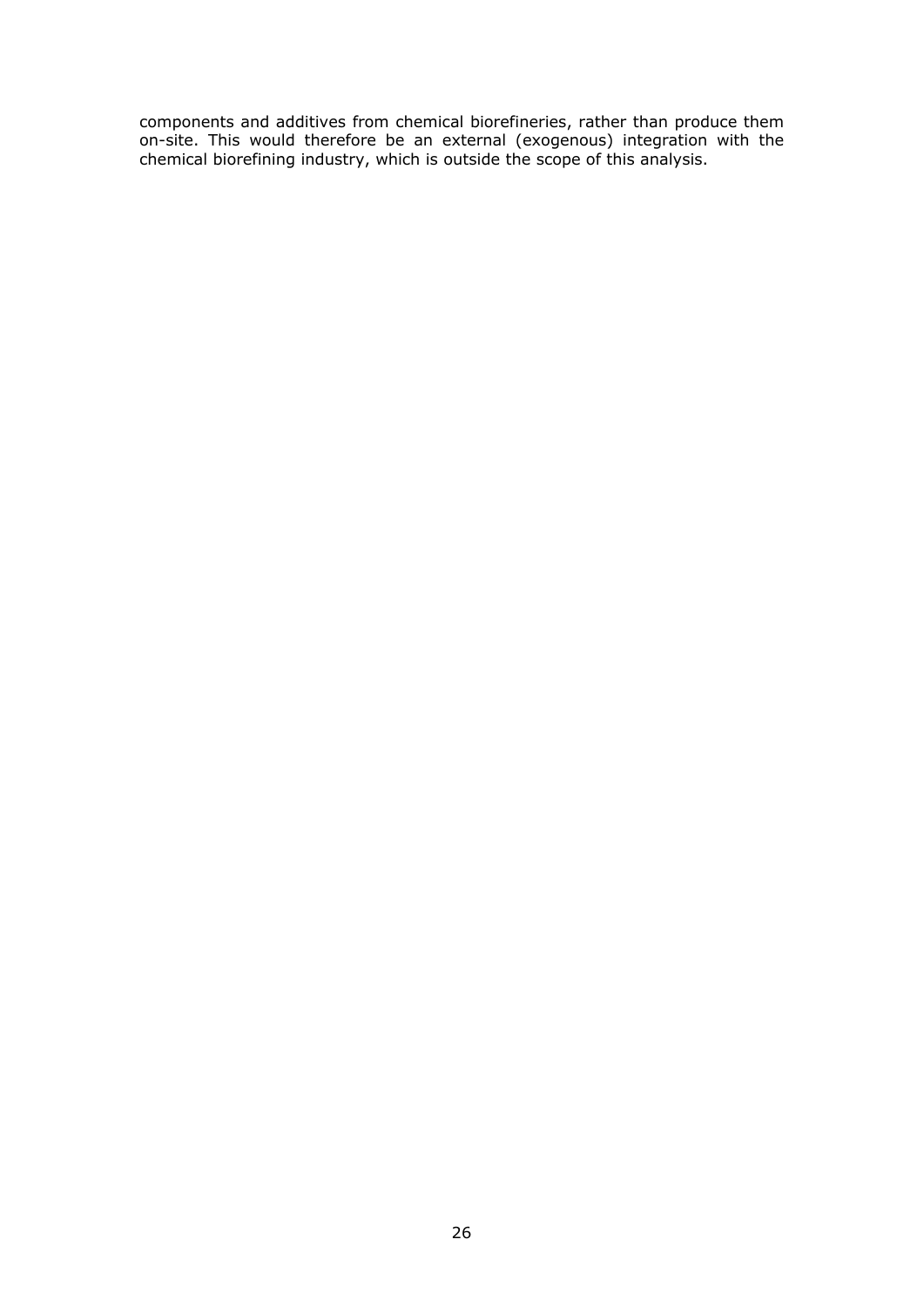## **7. CLOSING REMARKS AND RECOMMENDATIONS**

The development of energy biorefinery technologies and products should not be confined to a laboratory environment that is isolated from the real world, but it should closely follow the trends and development of energy and fuel markets in Europe and worldwide.

In view of the immature status of energy biorefinery technologies, a more pragmatic and conservative, evolution-based approach in their development seems to be more appropriate than a more aggressive, revolution-based approach that aims at step changes within short time. That means concentration on a limited number of simpler concepts, technologies and products with possible later gradual shift to more sophisticated concepts that create a larger number of pathways and products. Spreading the efforts at the same time on too many fronts may result in poor results in all research directions. From a marketing point of view, it is always better to have a few really good products, rather than to have a large portfolio of products of average or even poor quality. In this context, the experience that has already been gathered by the chemical biorefining sector, in particular by the pulp and paper industry, might be extremely useful for the energy biorefineries.

When transferring energy biorefinery technologies and products from the demonstration scale to the real market, one should carefully investigate the primary and secondary impacts these technologies will exert. Special attention should be paid to potential externalities of energy biorefinery technologies and products. As an example, one should aim to avoid cases like the destruction of glycerine market, as a result of the expanded biodiesel production in the EU. A thorough SWOT analysis of market penetration of energy biorefinery technologies and products must be carried out before introducing them in the market by applying the systematic approach and taking into account as many as possible secondary effects and consequences.

One should acknowledge that there is no biomass feedstock that is pre-reserved for energy biorefineries. Energy biorefineries should gradually learn to compete for the limited biomass resource with other, more mature applications of biomass. These are generation of heat and electricity, solid biofuels and earlier generations of liquid biofuels, as well as chemical biorefineries and products. Beyond that, all bioenergy applications will be heavily competing in the land market with nonenergy and in fact, primary biomass uses of higher value, such as food, feed and timber production. To sum up, biomass and bioenergy, in particular energy biorefineries, should be always considered within a broader framework of policy objectives and priorities.

The market introduction of technologies and products that are not fully developed yet, always involves some kind of regulatory support. In the EU we have a framework that ensures at least the initial penetration of most, if not all products out of energy biorefineries. Furthermore, significant funding is allocated to the development of energy biorefinery technologies. With the gradual evolution of energy biorefinery technologies and products, however, new and/or additional support schemes might be necessary at a later stage. In this context, one area that currently seems to be slightly overlooked is the free-flowing transfer and exchange of know-how. A great deal of the on-going research and development work is under the control of large companies via patent certificates. Sometimes patents may prevent or slow down the development of certain technologies and/or products. Public authorities may wish to think about ways of improving and facilitating the information flow on technology innovations and scientific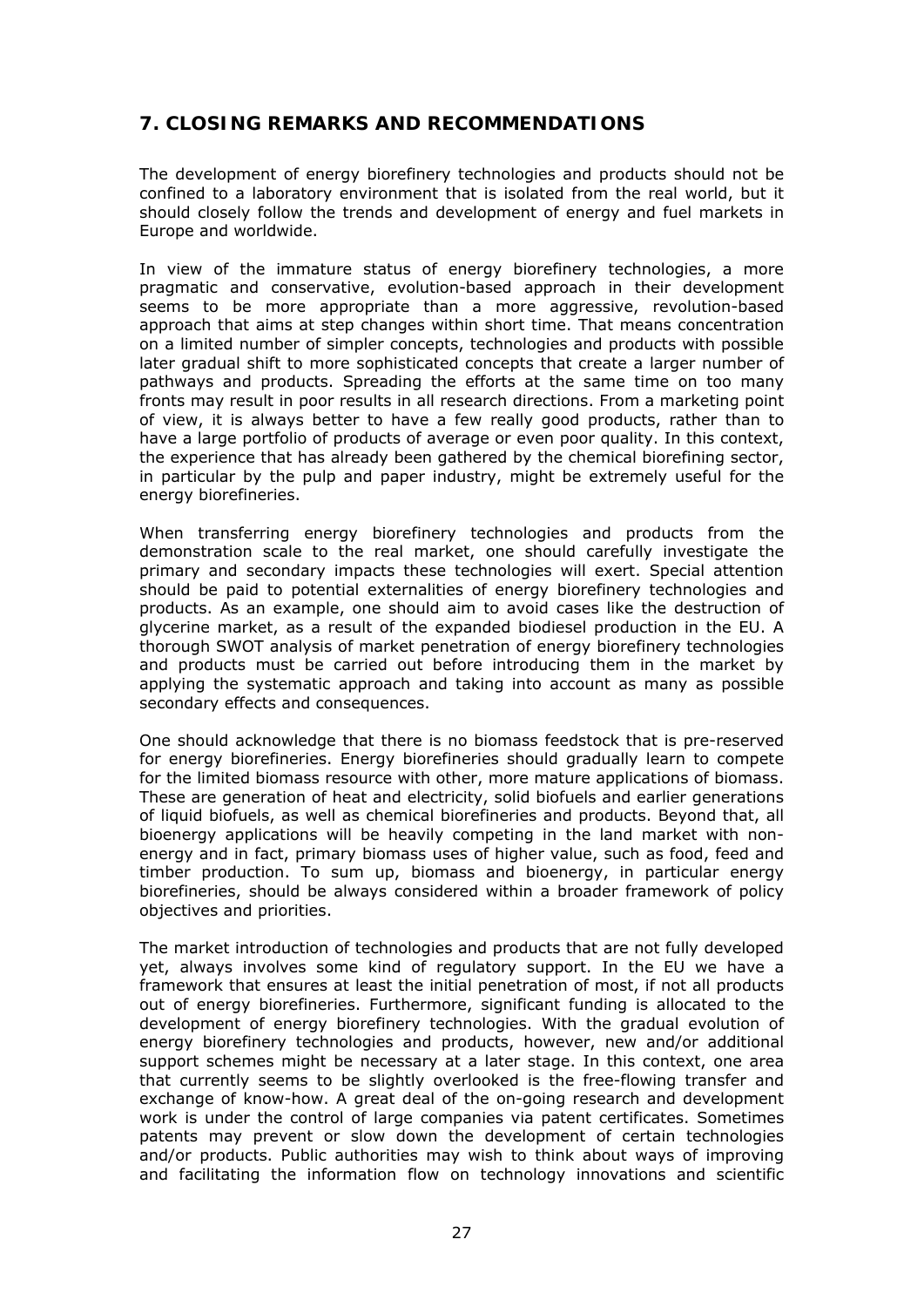achievements in the energy biorefinery field, in particular the research that is funded with public money.

Last, but not least – it has already been stressed several times that energy biorefinery technologies are still immature. If we want to have them on the market with contribution to the security and diversity of energy supply of the EU by 2020, additional significant research and development work is needed to improve concepts and design, energy, environmental and cost performance, reliability, etc. These substantial research and development efforts would need continuous institutional and financial support at both EU and member states level.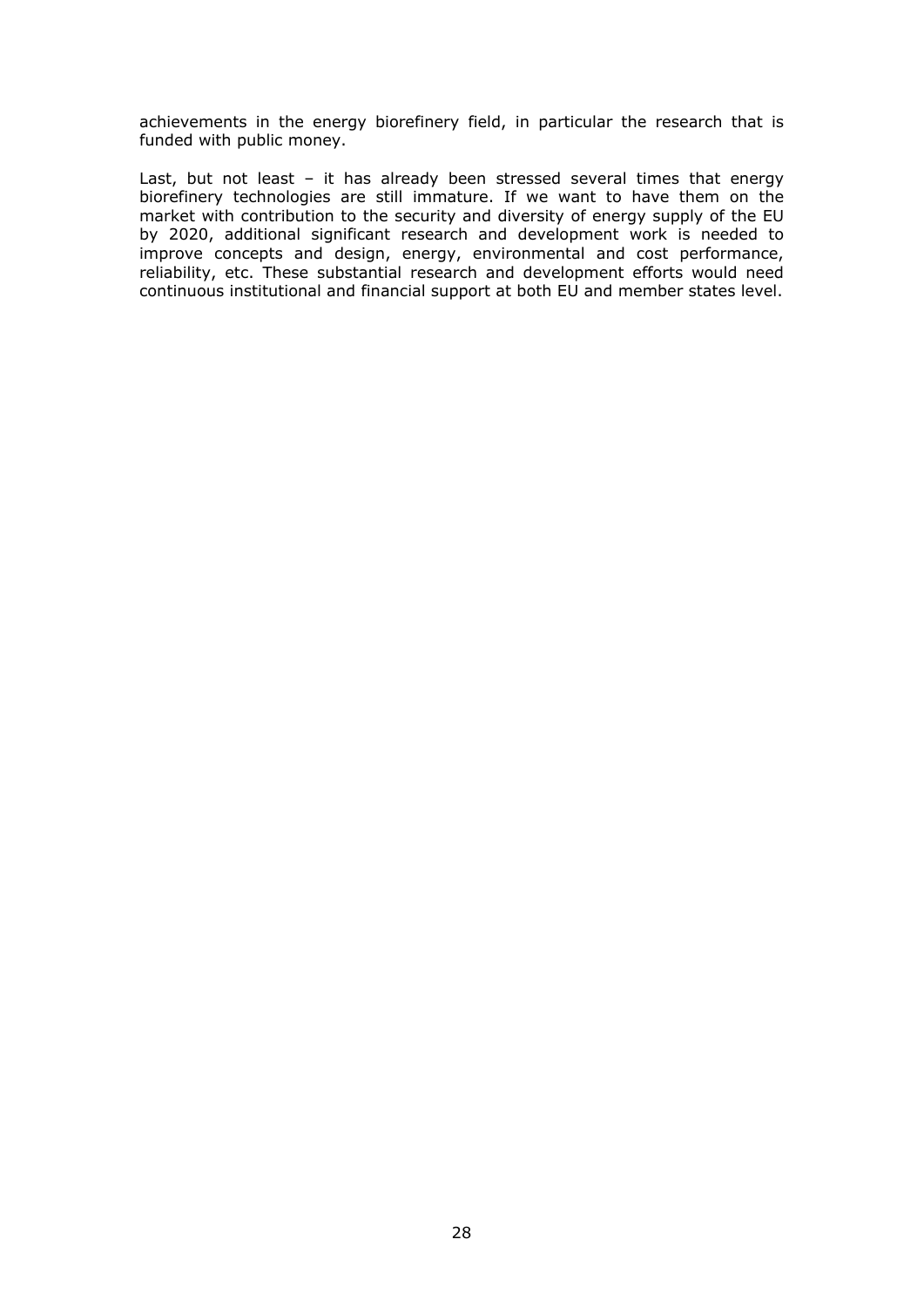## **8. REFERENCES**

- 1. Boerrigter H., Van Der Drift B., *"Biosyngas" key intermediate in production of renewable transportation fuels, chemicals and electricity: Optimum scale and economic prospects of Fischer-Tropsch plants*, Energy Research Centre of the Netherlands (ECN), ECN-RX-05-181, November 2005
- 2. BP, *BP Statistical Review of World Energy 2009*, June 2009
- 3. BREW Project (an EU project under GROWTH Programme), *Medium and Longterm Opportunities and Risks fo the Biotechnological Production of Bulk Chemicals from Renewable Resources – The Potential of White Biotechnology,*  Final Report of the Project, 2006
- 4. CONCAWE, *Oil Refining in the EU in 2015*, Prepared by the CONCAWE Refinery Technology Support Group, January 2007
- 5. Corma A., Iborra S., Velty A., *Chemical Routes for the Transportation of Biomass into Chemicals*, Chem Rev. 2007, 107, pp. 2428-2430
- 6. De Mestier du Bourg H., *Future Prospective of DME*, 23rd World Gas Conference, Amsterdam 2006
- 7. Enerdata S.A., *Global Energy & CO2 Database*, June 2009 update
- 8. Energetics Inc. for the US Department of Energy, *Industrial Bioproducts: Today and Tomorrow*, July 2003
- 9. EthanolToday, *Butanol An Energy Alternative?*, Ethanol.Org, March 2007
- 10. European Automobile Manufacturer's Association (ACEA), www.acea.be
- 11. EurObserv'ER, *Biofuels Barometer*, 2009
- 12. European Commission, *Commission Regulation (EC) No 692/2008 of 18 July 2008 implementing and amending Regulation (EC) No 715/2007 of the European Parliament and of the Council on type-approval of motor vehicles with respect to emissions from light passenger and commercial vehicles (Euro 5 and Euro 6) and on access to vehicle repair and maintenance information*, Official Journal of the European Union, L199, 28.07.2007
- 13. European Commission, Directorate-General for Energy and Transport, *European Energy and Transport Trends to 2030 – Update 2007*, Office for Official Publications of the European Communities, 2008, pages 56 and 54
- 14. European Commission, Directorate-General for Energy and Transport, *EU Energy and Transport in Figures – Statisticak Pocketbook 2009*, Office for Official Publications of the European Communities, 2009
- 15. European Commission, *Mergers: Commission approves proposed creation of biobutanol production technology joint venture between BP and Dupont*, IP/09/1105, 08 July 2009
- 16. European Environment Agency, *Annual European Community Greenhouse Gas Inventory 1990-2007 and Inventory Report 2009 – Submission to the UNFCCC Secretariat*, EEA Technical Report No. 4 / 2009, Office for Official Publications of the European Communities, 2009
- 17. European Parliament & Council of the European Union, *Directive 98/70/EEC of the European Parliament and of the Council of 13 October 1998 relating to the quality of petrol and diesel fuels and amending Council Directive 93/12/EEC*, Official Journal of the European Communities, L350, 28.12.1998
- 18. European Parliament & Council of the European Union, *Directive 2005/33/EC of the European Parliament and of the Council of 6 July 2005 amending Directive 1999/32/EC as regards the sulphur content of marine fuels,* Official Journal of the European Union, L191, 22.07.2005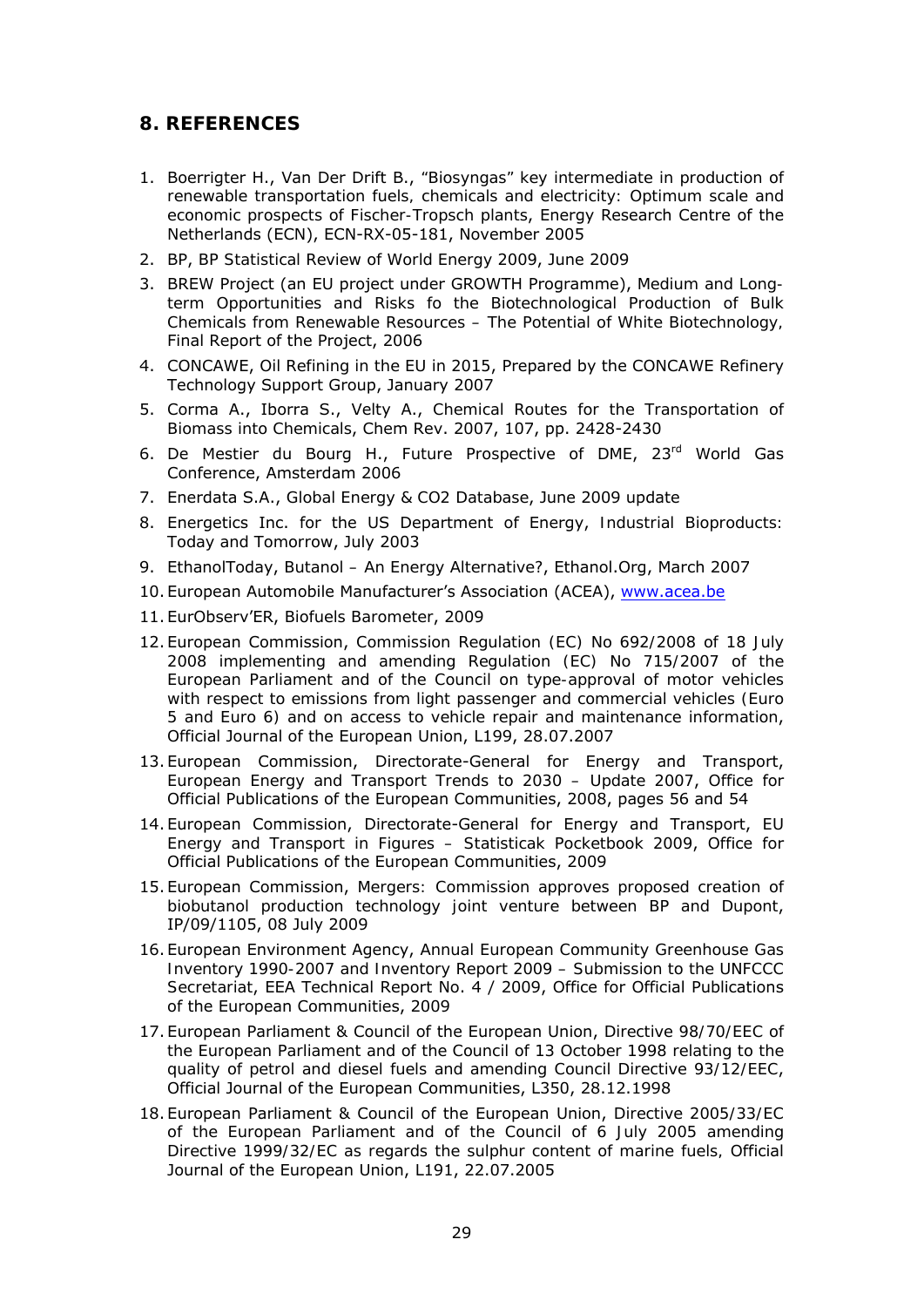- 19. European Parliament & Council of the European Union, *Regulation (EC) No 715/2007 of the European Parliament and of the Council of 20 June 2007 on type approval of motor vehicles with respect to emissions from light passenger and commercial vehicles (Euro 5 and Euro 6) and on access to vehicle repair and maintenance information*, Official Journal of the European Union, L171, 29.06.2007
- 20. European Parliament & Council of the European Union, *Directive 2009/28/EC of the European Parliament and of the Council of 23 April 2009 on the promotion of the use of energy from renewable energy sources and amending and subsequently repealing Directives 2001/77/EC and 2003/30/EC*, Official Journal of the European Union, L140, 05.06.2009
- 21. European Parliament & Council of the European Union, *Directive 2009/30/EC of the European Parliament and of the Council of 23 April 2009 amending Directive 98/70/EC as regards the specification of petrol, diesel and gas-oil and introducing a mechanism to monitor and reduce greenhouse gas emissions and amending Council Directive 1999/32/EC as regards the specification of fuel used by inland waterway vessels and repealing Directive 93/12/EEC,* Official Journal of the European Union, L140, 05.06.2009
- 22. European Parliament & Council of the European Union, *Regulation (EC) No. 443/2009 of the European Parliament and of the Council of 23 April 2009 setting emission performance standards for new passenger cars as part of the Community's integrated approach to reduce CO2 emissions from light-duty vehicles*, Official Journal of the European Union, L140, 05.06.2009
- 23. Fleisch T., Sills R., Briscoe M., *"2002 Emergence of the Gas-to-Liquids industry: a Review of Global GTL Developments"*, Journal of Natural Gas Chemistry, 2002
- 24. Food and Agriculture Organization (FAO) of the United Nations, *The State of Food and Agriculture – Biofuels: Prospects, Risks and Opportunities*, FAO 2008
- 25. Green Car Congress, *Alliance for Synthetic Fuels Launches in Europe*, 07 March 2009
- 26. Huber G.W., Iborra S., Corma A., *Synthesis of Transportation Fuels from Biomass: Chemistry, Catalysts and Engineering*, Chem. Rev. 2006, 106, p. 4084
- 27. Huber G.W., Corma A., *Synergies between Bio- and Oil Refineries for the Production of Fuels from Biomass*, Angewandte Chemie International Edition, Volume 46 Issue 38, Wiley InterScience, September 2007
- 28. ICIS.com, *Acetone Users and Market Data*, http://www.icis.com/v2/chemicals/9074858/acetone/uses.html
- 29. International Energy Agency (IEA), *Monthly Oil Survey March 2009*, Organisation for Economic Cooperation and Development (OECD) / International Energy Agency, June 2009
- 30. International Energy Agency (IEA), *Renewables Information 2009*, International Energy Agency – Organisation for Economic Cooperation and Development (OECD), 2009
- 31.Kamm B., Kamm M., Gruber P., Kramus S., *Biorefinery Systems An Overview*, Biorefineries – Industrial Processes and Products – Status Quo and Future Dimensions, Volume I, WILEY-VCH, 2006, p. 26
- 32.Kamm B., Kamm M., Schmidt M., Hirth T., Schulze M., *Lignocellulose-based Chemical Products and Product Family Trees*, Biorefineries – Industrial Processes and Products – Status Quo and Future Dimensions, Volume II, WILEY-VCH, 2006, p. 132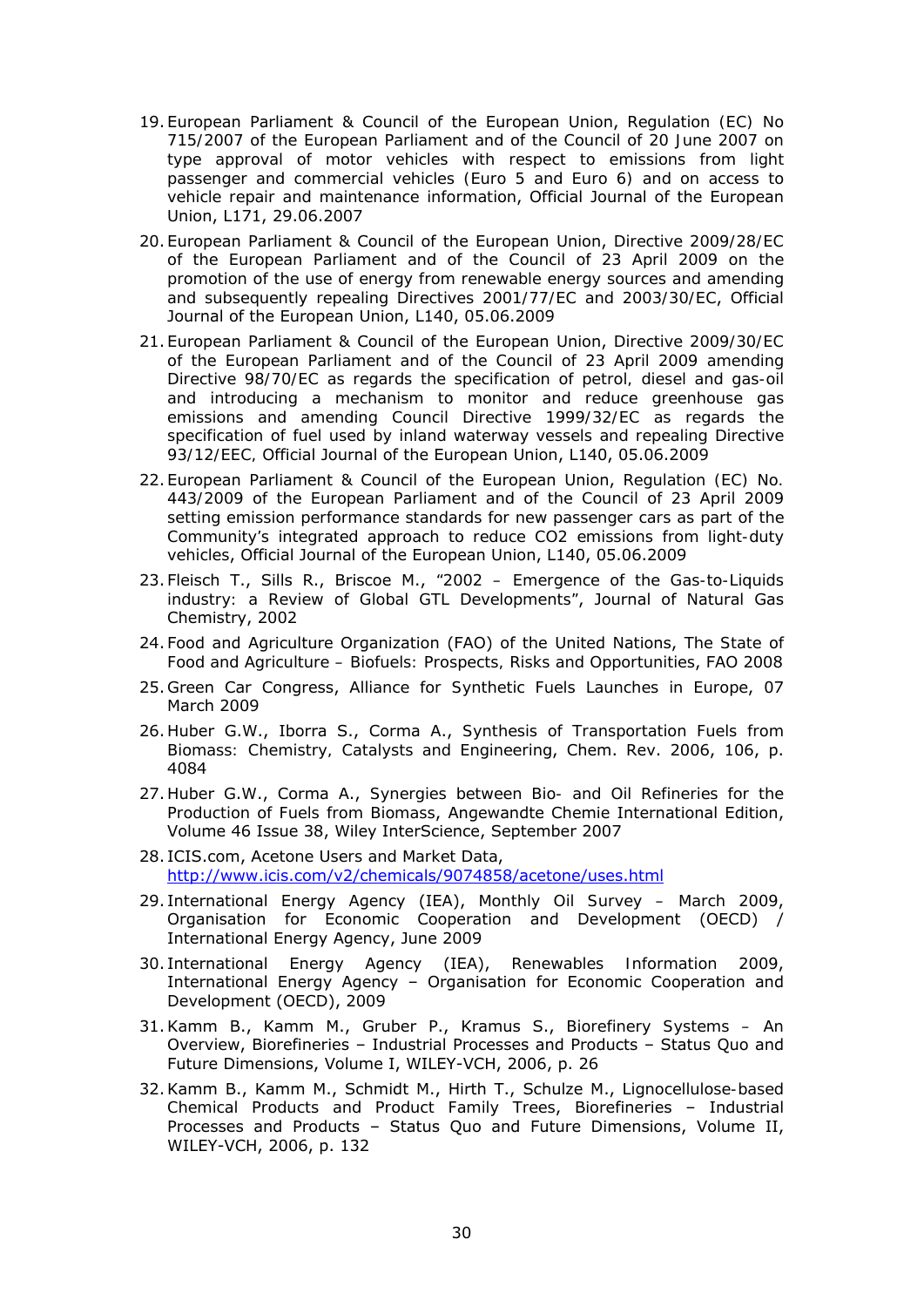- 33.Kavalov B., Peteves S.D., *Impacts of the Increasing Automotive Diesel Consumption in the EU*, Institute for Energy – Joint Research Centre of the European Commission, EUR 21378 EN, 2004
- 34.Kavalov B., Peteves S.D., *Status and Perspectives of Biomass-To-Liquid Fuels in the European Union*, Institute for Energy – Joint Research Centre of the European Commission, EUR 21745 EN, 2005
- 35. Larsen U., Johansen T., Schramm J., *Ethanol as a Fuel for Road Transportation – Main Report*, Technical University of Denmark for the Danish Energy Authority (EFP 2006) and International Energy Agency – Advanced Motor Fuels Implementing Agreement, Contribution to Annex XXXV 'Ethanol as a Motor Fuel – Subtask 1: Ethanol as a Fuel in Road Vehicles', May 2009
- 36. Massachusetts Institute of Technology, *BP's Bet on Butanol*, Technology Review, 27 March 2007
- 37. McGill R. (Fuels, Engines and Missions Consulting), Aakko-Saksa P., Nylund N.-O. (TransEnergy Consulting), *Final Report Annex XXXIV: Biomass-Derived Diesel Fuels – Task 1: Analysis of Biodiesel Options*, prepared for the IEA Advanced Motor Fuels Implementing Agreement, May 2009
- 38. Methanol Institute, http://www.methanol.org/
- 39. Purvin & Gertz Inc., *EU Petroleum Market Study*, a study prepared for the European Commission, November 2007
- 40.SDE, *Climate neutral fuels from biomass: The BIG-FiT concept*, 2002
- 41.Spath P.L. and Dayton D.C., *Preliminary Screening Technical and Economic Assessment of Synthesis Gas to Fuels and Chemicals with Emphasis on the Potential for Biomass-Derived Syngas*, US Department of Energy (US DOE), National Renewable Energy Laboratory (NREL), NREL/TOP-510-34929, December 2003
- 42.SRI Consulting, *Acetone (abstract)*, Elvira Greiner, May 2008
- 43.SRI Consulting, *Methanol (abstract)*, Guillermo A. Saade, July 2009
- 44. US Department of Energy (US DOE), Energy Efficiency and Renewable Energy (EERE), *Top Value Added Chemicals from Biomass, Volume I – Results of Screening for Potential Candidates from Sugars and Synthesis Gas*, Pacific Northwest National Laboratory (PNNL) & National Renewable Energy Laboratory (NREL), Office of Biomass Programme (EERE), August 2004
- 45. US Department of Energy (US DOE), Pacific Northwest National Laboratory (PNNL), *Top Value Added Chemicals from Biomass, Volume II – Results of Screening for Potential Candidates from Biorefinery Lignin*, PNNL-16983, October 2007
- 46.Van Ree R., Annevelink B., *Status Report Biorefinery 2007*, SenterNovem & Agrotechnology and Food Sciences Group (WUR), Report 847, November 2007
- 47.Zika E., Papatryfon I., Wolf O., Gomez-Barbero M., Stein A.J., Bock A.-K., *Consequences, Opportunities and Challenges of Modern Biotechnology for Europe*, Institute for Prospective Technological Studies, Joint Research Centre of the European Commission, Reference Report EUR 22728 EN, 2007
- 48.Zwart R.W.R., *Biorefinery: The World Status at the Beginning of 2006*, Biorefinery.nl, BioRef 0603, July 2006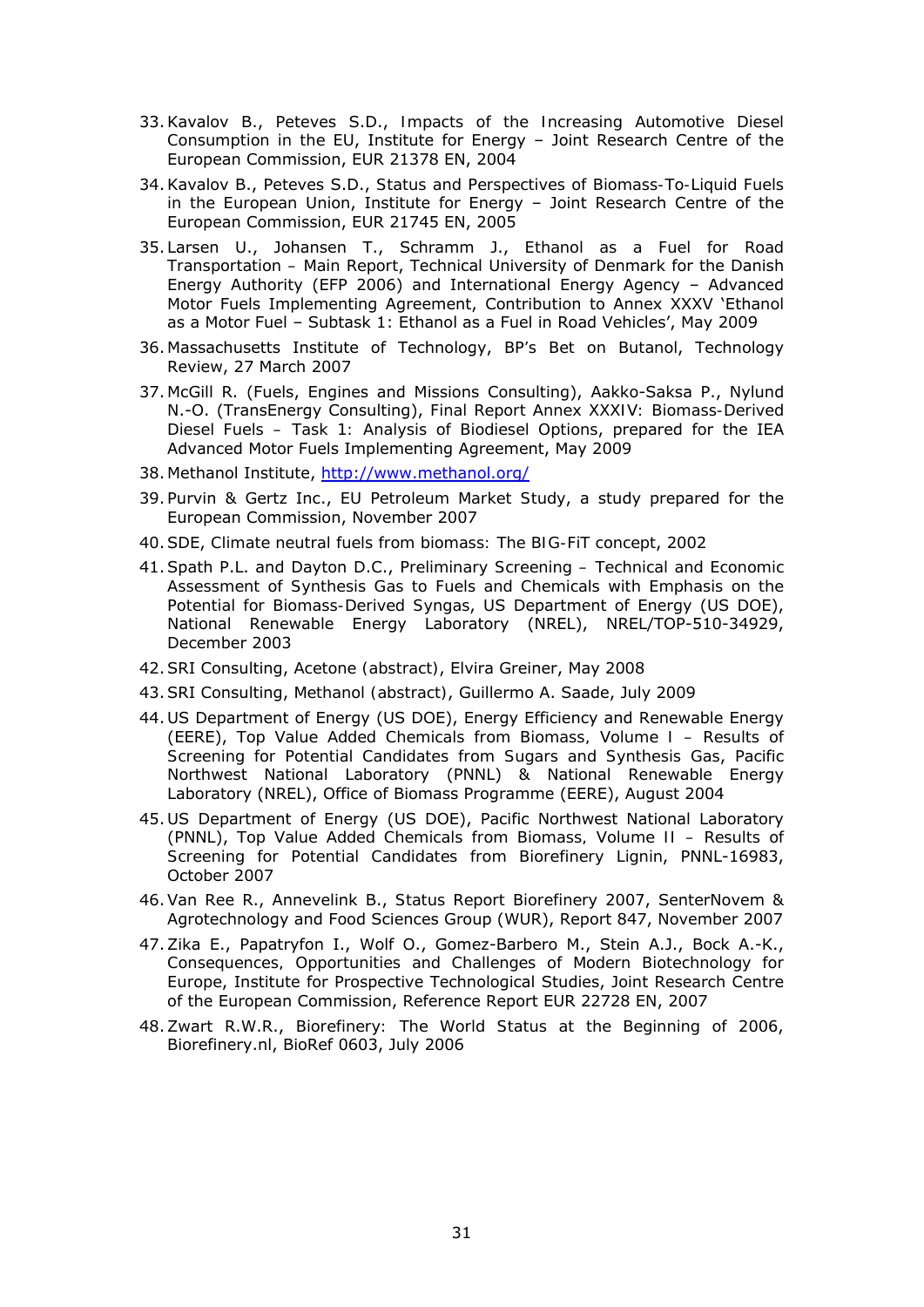#### **How to obtain EU publications**

Our priced publications are available from EU Bookshop (http://bookshop.europa.eu), where you can place an order with the sales agent of your choice.

The Publications Office has a worldwide network of sales agents. You can obtain their contact details by sending a fax to (352) 29 29-42758.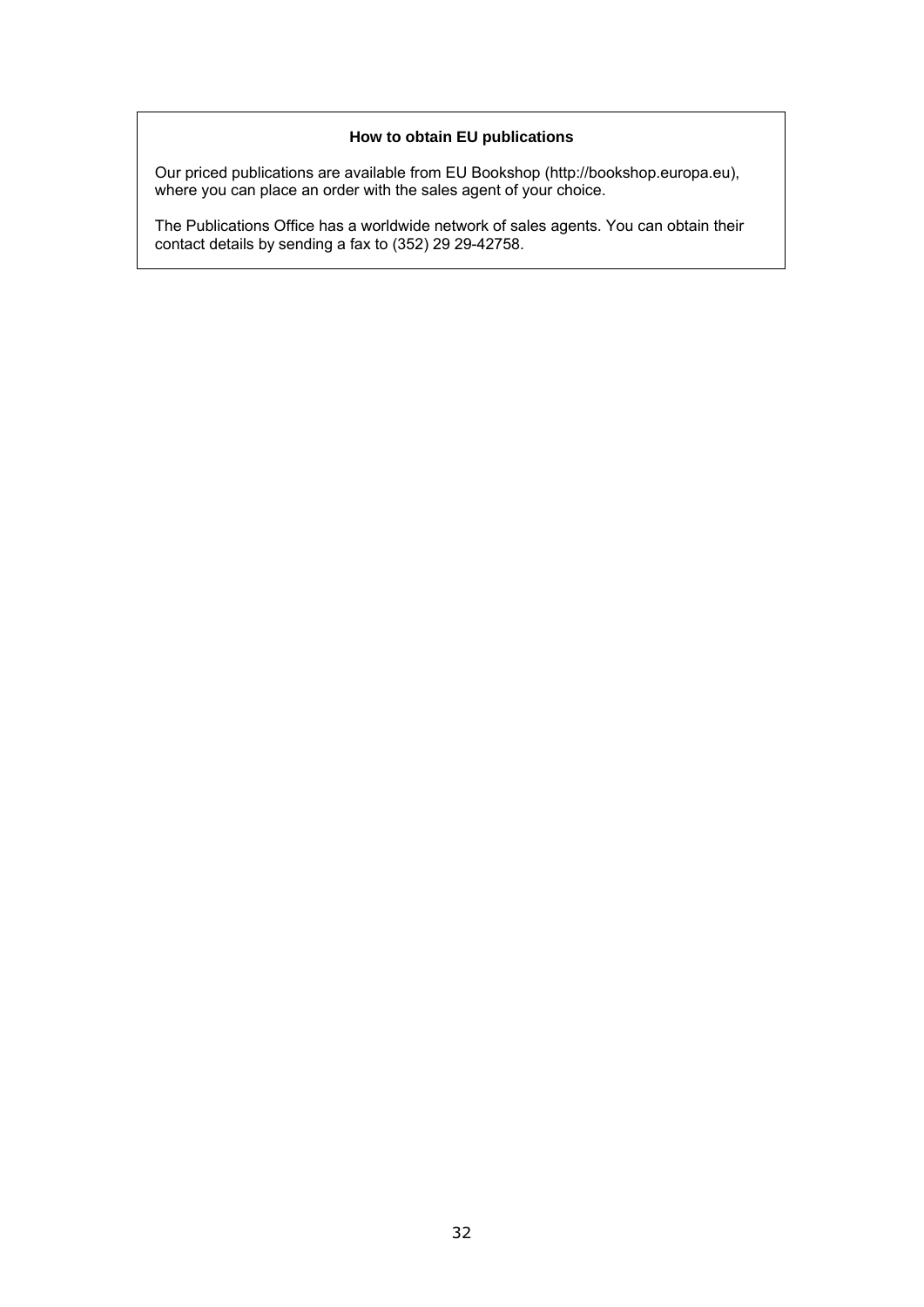European Commission

#### **EUR 24073 EN – Joint Research Centre – Institute for Energy**

Title: Market Perspectives for Products from Future Energy-Driven Biorefineries by 2020 Author(s): Boyan Kavalov (Боян Кавалов) Luxembourg: Office for Official Publications of the European Communities 2009 – 32 pp. – 21.0 x 29.7 cm EUR – Scientific and Technical Research series – ISSN 1018-5593 ISBN 978-92-79-13940-6 DOI 10.2790/159